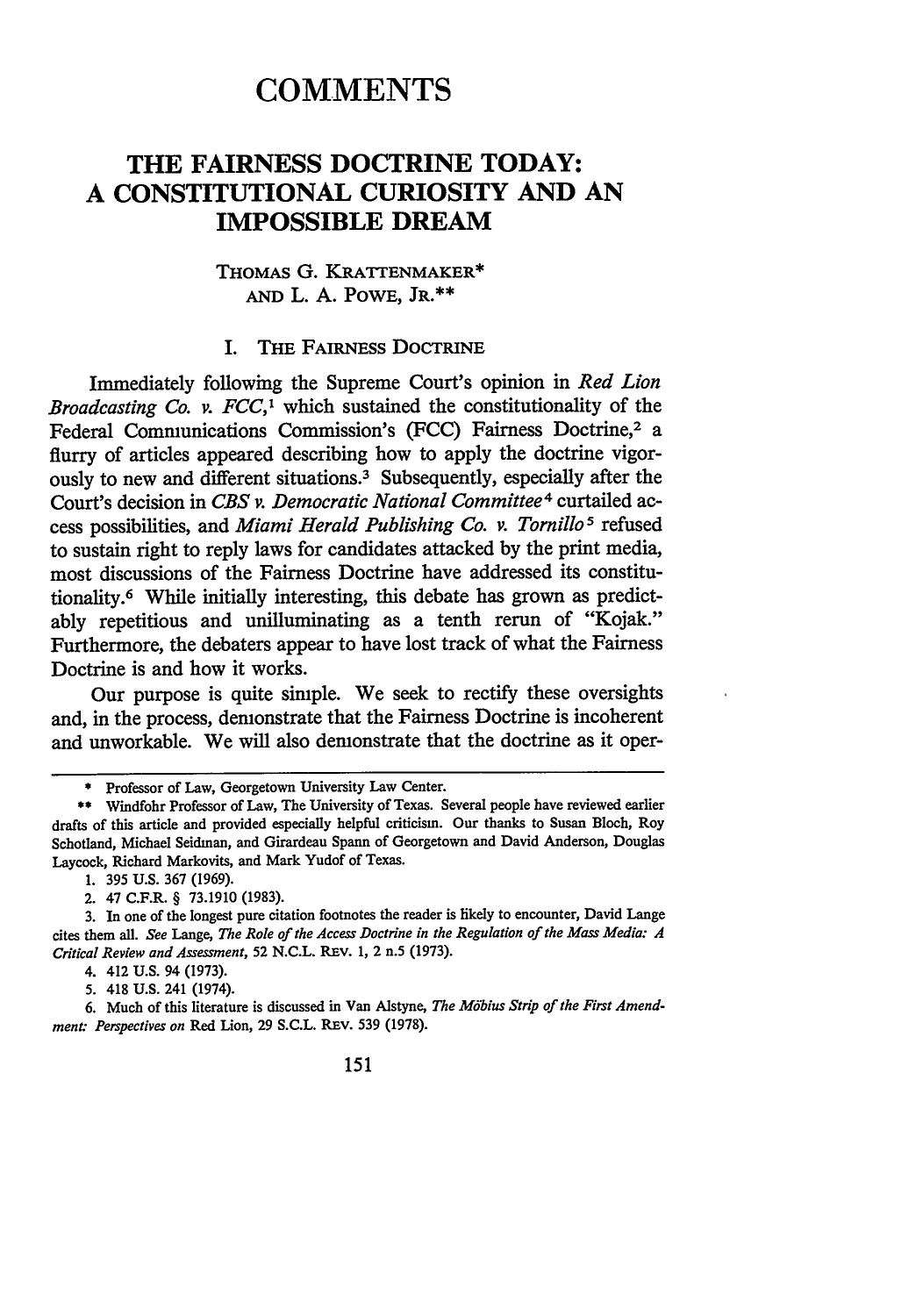ates is wholly incongruous with the Fairness Doctrine its remaining supporters describe. Our conclusion is that the Fairness Doctrine does not-and cannot-work. Accordingly it should be repealed either **by** legislative or administrative action.

The Fairness Doctrine, promulgated **by** the **FCC** several decades ago,7 purports to require that radio and television broadcast station licensees give adequate coverage to significant public issues and ensure that such coverage is fair in that it accurately presents conflicting views on those issues.8 Probably no law more clearly reflects the unique balance of regulatory techniques **by** which the United States governs its broadcast industry. Broadcasters are to be licensed to use, but not own, the radio spectrum. 9 Once licensed, they are to be controlled principally **by** the forces of competition rather than **by** government control or production of their programs or schedules.10 Yet, while pursuing profits, these licensees are also to act as public trustees of the airwaves.<sup>11</sup>

The Fairness Doctrine thus stands as a symbol of what Americans hope for from the radio and television industry: neutral, detached presentation of significant public issues. Such reportage should inform without indoctrinating, producing an enlightened citizenry but avoiding

*8. See Report on Editorializing, supra* note 7, at 1249-50 (discussing a "long series of decisions" reaffirming this affirmative responsibility on the part of broadcast licensees).

9. The Communications Act of 1934 specifically provides that a "station license shall not vest in the licensee any right to operate the station nor any right in the use of the frequencies designated in the license beyond the term thereof." 47 U.S.C. § 309(h)(1) (1982).

*10. See g.,* FCC v. WNCN Listeners Guild, 450 U.S. 582, 593-604 (1981) (upholding as not inconsistent with the Communications Act of 1934 the FCC policy that reliance on the market is the best method of promoting diversity in entertainment formats); National Broadcasting Co. v. United States, 319 **U.S.** 190 (1943) **(FCC** regulation limiting licensing of powerful networks in certain localities sustained in order to enhance competition); FCC v. Sanders Bros. Radio Station, 309 U.S. 470, 475 (1940) ("Congress intended to leave competition in the business of broadcasting where it found it, to permit a licensee to survive or succumb according to his ability to make his programs attractive to the public.").

11. *See* Fowler & *Brennan, A Marketplace Approach to Broadcast Regulation,* 60 TEx. L. REv. 207, 213-17 (1982) (discussing origins of concept of broadcasters as community trustees).

**<sup>7.</sup>** The general Fairness Doctrine is now incorporated in the Commission's Rules and Regulations. *See* 47 C.F.R. § 73.1910 (1983). This occurred in 1978. *See* Notice of Inquiry, 49 Fed. Reg. 20,317, 20,317 **n.1** (1984) [hereinafter cited *as Fairness Doctrine N01].* The roots of the doctrine are much deeper. *See id,* at 20,319-22. Most commentators trace its origins to a 1929 decision of the FCC's predecessor, the Federal Radio Commission. *Id.* at 20,319-20; *see* Great Lales Broadcasting, 3 F.R.C. Annual Rep. 32 (1929), *rev'd on other grounds,* 37 F.2d 993 (D.C. Cir.), *cert. denied, 281* **U.S.** 706 (1930). Subsequently, the doctrine evolved, like a common law principle, through decisions of the **FCC** acting on complaints or station applications. *See Fairness Doctrine NOI,* at 20,320. In 1949, the Commission issued a policy statement stating the doctrine in its present form. Report on Editorializing **by** Broadcast Licensees, 13 F.C.C. 1246 (1949) [hereinafter cited as *Report on Editorializing].* In 1974, after a lengthy study, the **FCC** reaffirmed the doctrine, as a policy to be applied in disputed cases. *See* The Handling of Public Issues Under the Fairness Doctrine and the Public Interest Standard of the Communications Act, 48 F.C.C.2d **1,** 19 (1974) [hereinafter cited as *Fairness Report].*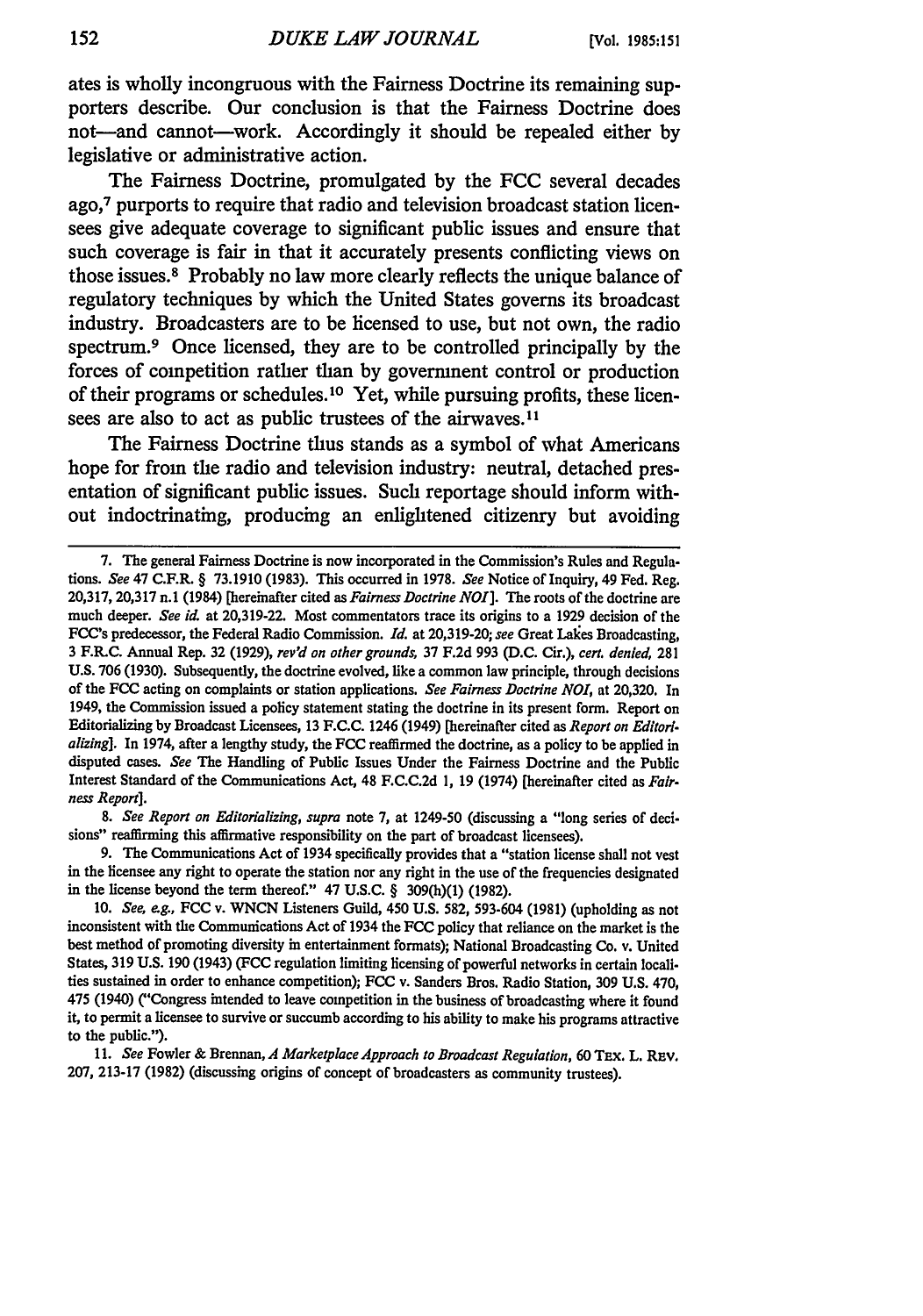manipulation of voters' values by an entrenched, uncontrollable oligopoly motivated solely **by** a desire to maximize its own profits. The Fairness Doctrine, in short, not only symbolizes the trustee obligations of broadcast licensees, but also neatly encapsulates a journalistic code of ethics to which most reporters and publishers, in all media, profess allegiance. This was the view of the **FCC** when it explained the Fairness Doctrine in 1949:

If, as we believe to be the case, the public interest is best served in a democracy through the ability of the people to hear expositions of the various positions taken **by** responsible groups and individuals on particular topics and to choose between them, it is evident that broadcast licensees have an affirmative duty generally to encourage and implement the broadcast of all sides of controversial public issues over their facilities **.... 12**

Notwithstanding these rather impressive credentials as a symbol of virtuous aspirations, the Fairness Doctrine is today under heavy assault on two fronts. The Chairman of the Senate Committee on Commerce, Science and Transportation, which includes a subcommittee on communications, has introduced, and worked vigorously for passage of, a **bill** that would, among other things, deny the **FCC** power to require "an opportunity to be afforded for the presentation of any view on an issue."<sup>13</sup> Not content to await the outcome of that legislative initiative, the **FCC** has published a Notice of Inquiry that suggests the Commission may bury the Fairness Doctrine administratively. <sup>14</sup>

14. *See Fairness Doctrine NOI*, *supra* note 7, at 1. Whether the doctrine is mandated by the Communications Act is a matter of debate. *See id* at 20,336-43. We do not address that question in this article.

The issue arises because of an ambiguous congressional action in 1959. Initially, the doctrine was said to rest solely on the general provision of the Act that commands the Commission to regulate in "the public interest." *Id.* at 20,337 (citing 47 U.S.C. § 303 (1982)). In 1959, however, Congress amended section 315 of the Act, which requires that licensees afford political candidates equal time, to exempt appearances on certain news programs. Act of Sept. 14, 1959, Pub. L. No. 86- 274, 73 Stat. 557 (amending 47 U.S.C. § 315). At the same time, Congress also provided that nothing in the 1959 amendments was to be construed as "relieving broadcasters. **. .** from the obligation imposed on them under this Act to operate in the public interest and to afford reasonable opportunity for the discussion of conflicting views on issues of public importance." *Id.*

The Supreme Court has stated that this amendment "ratified" the Fairness Doctrine. Red Lion Broadcasting Co. v. FCC, 395 U.S. 367, 382 (1969). Whether that statement is accurate and means that the Commission cannot abrogate the doctrine administratively is unclear. *See Fairness Doctrine N01, supra* note 7, at 20,342-43; FCC v. League of Women Voters, 104 S. Ct. 3106, 3117 n.12 (1984)

<sup>12.</sup> *Report on Editorializing, supra* note 7, at 1251.

<sup>13.</sup> S. 1917, 98th Cong., 1st Sess. § 4, 129 Cong. REC. S13,475-76 (1983) (the "Freedom of Expression Act of 1983"). The introduction of the bill **by** Senator Packwood and his efforts to obtain enactment are reflected throughout the hearings on the bill. *See generally To Provide That The Federal Communications Commission Shall Not Regulate the Content of Certain Communications: Hearings Before the Senate Comn. on Commerce, Science, and Transportation,* 98th Cong., 2d Sess. (1984) [hereinafter cited as *Packwood Hearings].*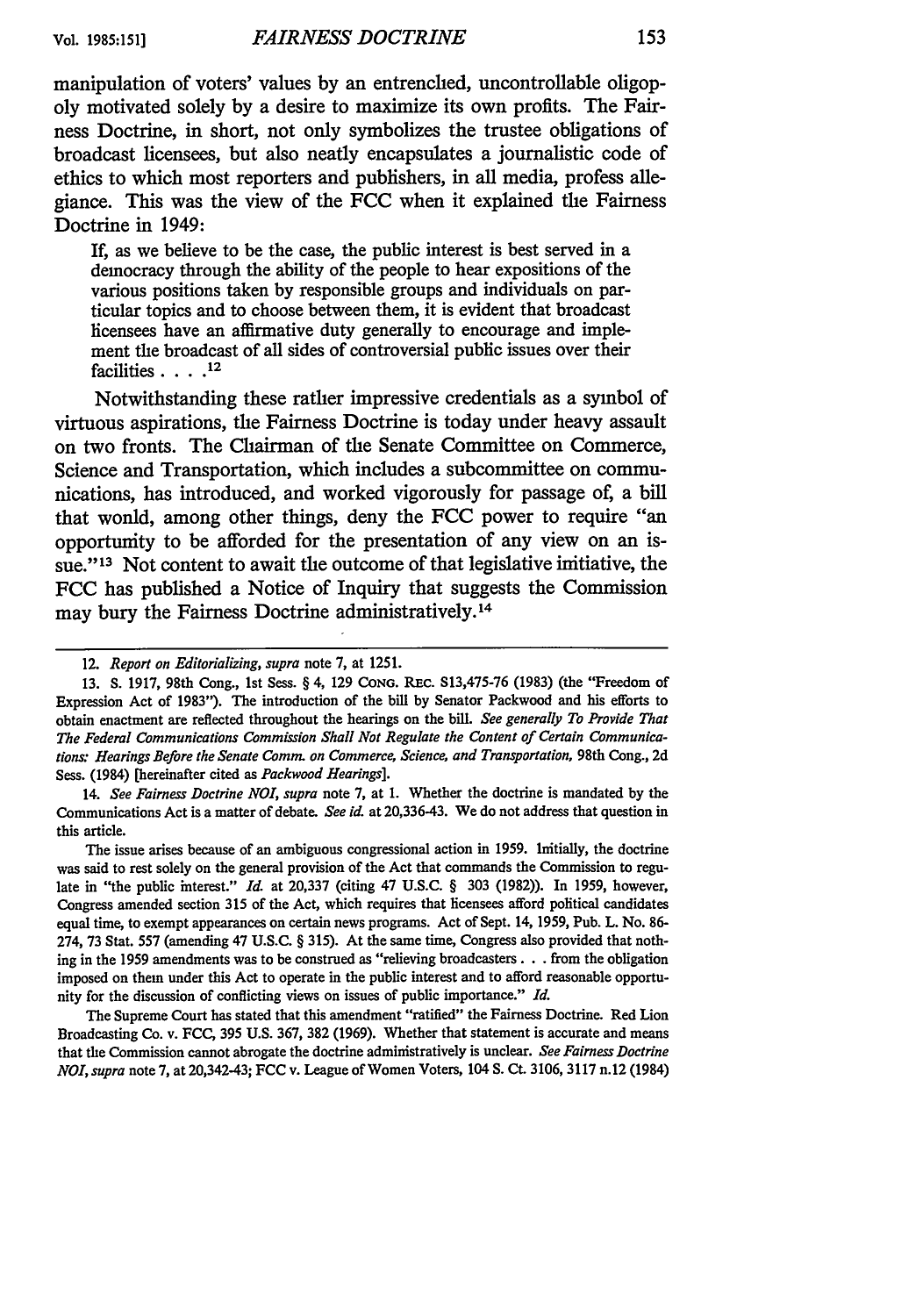#### **II. A CONSTITUTIONAL** CURIOSITY

Most debates over the Fairness Doctrine begin with the same question: Does it violate the first amendment's proscription of laws "abridging the right of freedom of speech or of the press?" The preoccupation of scholars with this question is quite puzzling. Whether the Fairness Doctrine is constitutional is a thoroughly settled issue that deserves no extended discussion. The doctrine is, or is not, constitutional depending solely on what one means by "constitutional."

The Fairness Doctrine is obviously constitutional if one tests that assertion by asking whether a majority of the present Supreme Court, or any reasonably foreseeable variant thereof in the next decade, will declare it to be so. Without dissent,15 the Court held in the 1969 *Red* Lion<sup>16</sup> case that the Fairness Doctrine did not abridge anyone's first amendment rights. That position was reaffirmed in 1981, again without dissent.<sup>17</sup> The chance of convincing the Court to remove the Fairness Doctrine from the backs of multibillion dollar corporations whose principal energies are directed to packaging sex, violence, and stereotyped characters for sale to soap manufacturers and computer salesmen is about the same as the probability that the Court will give pornographers a first amendment license to thrust lewd photographs upon unsuspecting and unwilling seventh graders.

Equally free from doubt, however, is the proposition that the Fairness Doctrine is at odds with any general principle of the purposes, values, or meaning of the first amendment to which the Supreme Court has subscribed in the past fifty years.<sup>18</sup> No other Court decision over this lengthy and otherwise meandering course of history suggests any tolerance for such governmental oversight of editors' choices respecting what

**16.** *Red Lion,* **395 U.S. 367 (1969).**

**17. CBS** v. **FCC,** 453 **U.S. 367 (1981).** Justices White, Rehnquist and Stevens dissented from the majority opinion, but not on constitutional grounds. *Id.* at **397-419.**

**18.** Leaving aside for a moment the unavoidable comparison with Miami Herald Publishing Co. v. Tornillo, 418 **U.S.** 241 (1974), the contrast with New York Times v. Sullivan, **376 U.S.** 254 (1964), is especially striking. In *New York Times,* the Court greatly limited a public figure's right to sue a media defendant for defamation, in the interests of preserving the defendant's broad freedom to exercise its first amendment rights. *See id.* at **277-80** ("actual malice" requirement imposed because the fear of civil liability imposes too great a burden on the newspaper's exercise of first amendment rights). Powe, "Mass Speech" and the Newer First Amendment, 1982 Sup. Cr. REV. 243, chronicles the unsuccessful attempts to transport *Red Lion* into the campaign finance cases, an area where advocates supporting government laws limiting giving and spending typically have attempted to rely on *Red Lion's* theory to support their cases.

<sup>(</sup>expressing no view on the legality of any action **by** the **FCC** modifying or abandoning the doctrine). *See also supra* note **7.**

**<sup>15.</sup>** Justice Douglas did not participate in *Red Lion* but subsequently indicated that he would not have supported the decision. **CBS** v. Democratic Nat'l Comm., 412 **U.S.** 94, 154 **(1973)** (concurring).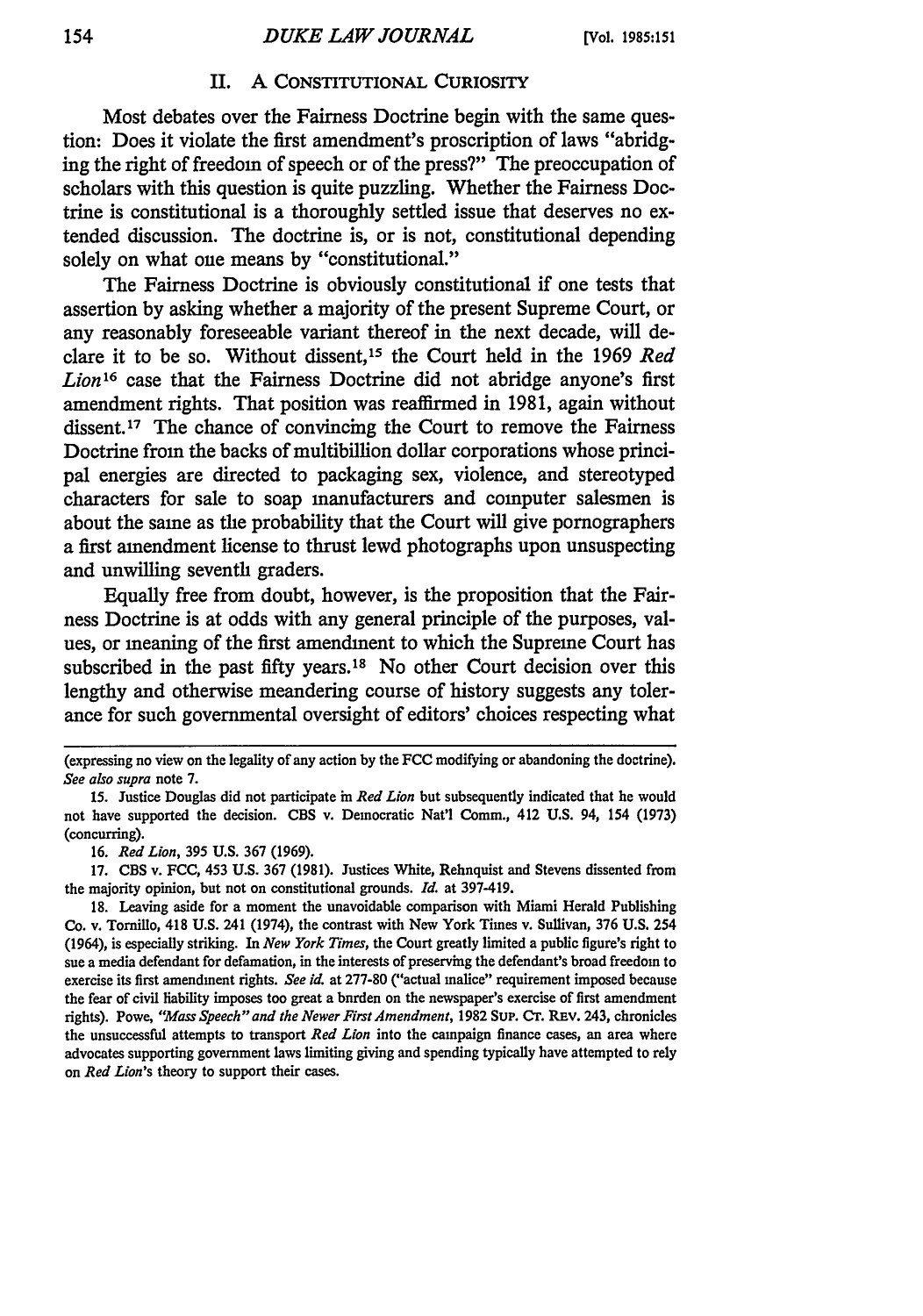topics and views they will publish. In *Red Lion,* the Court simply served up some trivial and irrelevant observations about broadcasting, sprinkled in some novel and ridiculous statements about the underlying purposes of the first amendment, and then pronounced these constitutional curiosities to be justifications for rejecting a first amendment challenge to the Fairness Doctrine. For example, the Court cited the fact that "there are substantially more individuals who want to broadcast than there are frequencies to allocate."<sup>19</sup> The triviality and irrelevance of the observation that scarce resources are scarce become clear when one substitutes for the words "broadcast" and "frequencies" in the Court's statement, words such as "publish" and "newsprint," or "make movies" and "film footage," or "write letters" and "stamps."<sup>20</sup> That it costs money, that is, consumes a scarce resource, to speak has never before or since in first amendment jurisprudence been said to justify imposing a fairness doc-

Alternatively, or additionally, the *Red Lion* opinion suggests that the Fairness Doctrine is constitutional because it protects "the right of the public to receive suitable access to social, political, esthetic, moral, and other ideas and experiences."<sup>21</sup> No principle could be more at odds with the bulk of first amendment jurisprudence, for it would justify any governmental rule that told a speaker what to say on the ground that the government had determined the public should hear it. The astonishing breadth of the principle that control over utterances may be constitutionally justified by a public right to hear what government regulators determine listeners do or should prefer is tempered, thankfully, by the fact that the Court has never relied upon that principle in resolving any other issue outside the realm of commercial speech.

At other places, the *Red Lion* opinion wraps the Fairness Doctrine in the mantle of antimonopoly policy. "It is the purpose of the First Amendment to preserve an uninhibited marketplace of ideas in which truth will ultimately prevail, rather than to countenance monopolization of that market, whether it be by the Government itself or a private licen-

trine on the speaker.

21. 395 U.S. at 390.

**<sup>19. 395</sup> U.S.** at **388.**

<sup>20.</sup> One might argue that the present finite number of broadcast channels renders this analogy inapt. However, given the size of the electromagnetic spectrum and given the current state of technology, many more broadcasters could be assigned frequencies. This suggests that, were demand high enough-that is, if people who "want to broadcast" were willing to pay enough-frequencies could be assigned to them. If people who wish to publish a newspaper are willing to pay for newsprint, they may do so; any difference between newsprint and broadcast frequencies is thus one of degree, not of kind. *See, eg., Freedom of Expression: Hearings Before the Senate Comm. on Commerce, Science and Transportation,* 97th Cong., 2d Sess. 10-13 (1982) (statement of Solomon J. Buchsboum, Executive Vice President, Bell Telephone Laboratories).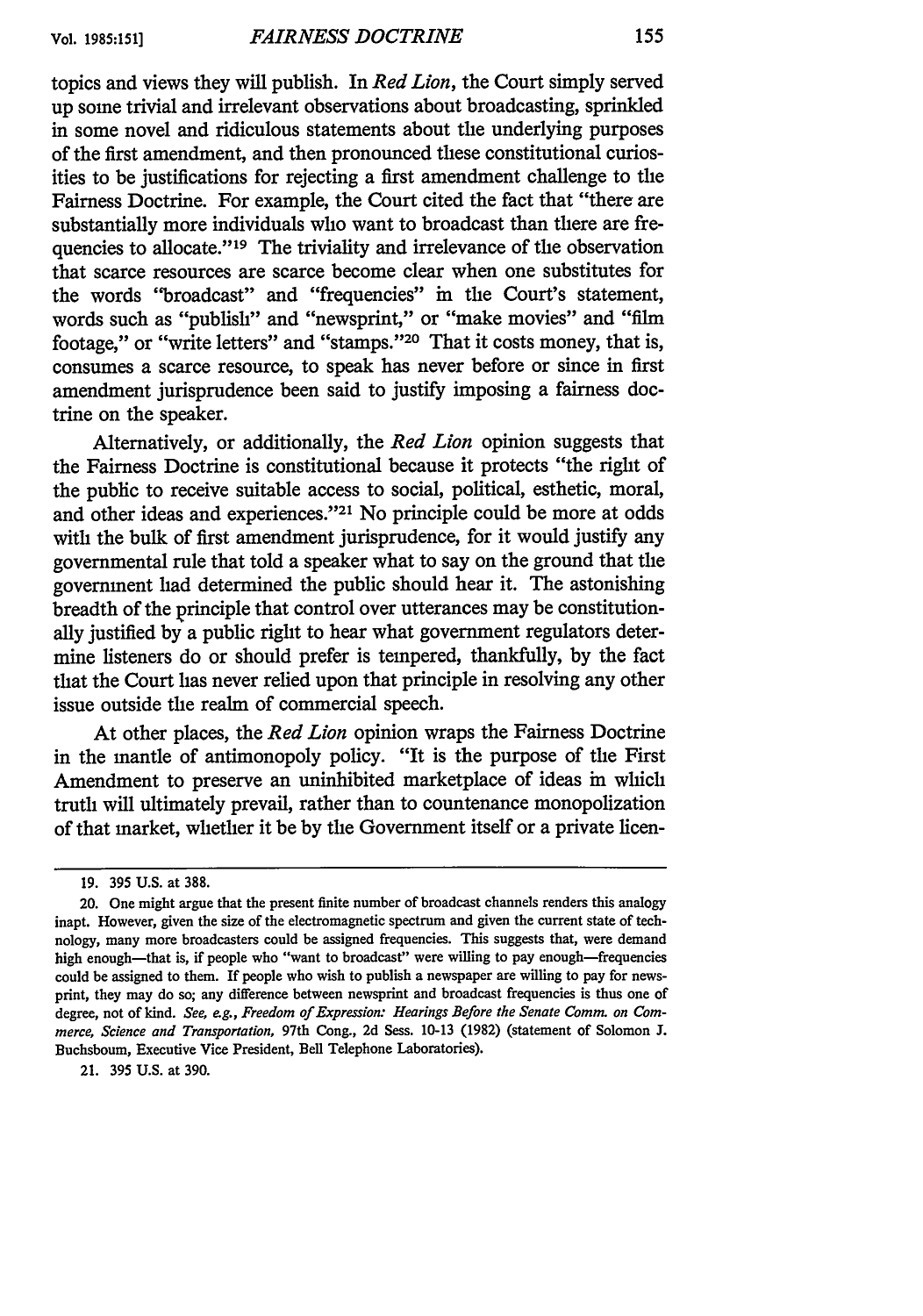see."<sup>22</sup> Without the doctrine's constraints, broadcasters would "snuff out the free speech of others. '23 That monopoly and free speech are incompatible is true; that the Fairness Doctrine has any relation to antimonopoly policy is false. If a speaker, by speaking, monopolizes and thereby snuffs out others' speech, then an uninhibited marketplace of ideas can be attained only by total silence.

But one need not resort to the intemperate criticisms found in law journals to compile a list of the errors of *Red Lion.* In the 1974 *Miami Herald Publishing Co. v. Tornilo24* case, the Court itself persuasively provided a point-by-point refutation of *Red Lion.25 Tornillo* invalidated on its face a Florida statute that granted political candidates a right to equal space to reply to criticisms and attacks by a newspaper. The first amendment, according to *Tornillo,* teaches that a government "compulsion to publish that which '"reason" tells [editors] should not be published' is unconstitutional. **A** responsible press is an undoubtedly desirable goal, but press responsibility is not mandated by the Constitution and like many virtues it cannot be legislated."<sup>26</sup>

How did the *Tornillo* Court reconcile *Red Lion?* By ignoring it: *Red Lion* is nowhere cited in *Tornillo.* Does that perhaps suggest *Red Lion* may be ripe for overruling? Certainly not: *Red Lion* survives *Tornillo* because the former deals with broadcasting.<sup>27</sup> So spoke the

24. 418 **U.S.** 241 (1974).

In fact, however, these cases are inapposite. In none of them was the owner of the property compelled to express any particular views himself or to edit his own statements. Like the Florida statute in *Tornillo,* these cases only made property owners relinquish some property rights, not subject their own editorial choices to governmental regulation. *Tornillo* thus involved a less drastic invasion of the editor's first amendment interests than *Red Lion.* Curiously, the Supreme Court that decided *Red Lion* also took the view that the Communications Act of 1934 prohibits the **FCC** from requiring that speakers be granted access to broadcast facilities not licensed to them. *See* **FCC** v. Midwest Video Corp., 440 **U.S. 689,** 702-09 **(1979).**

**27.** Possibly the most interesting contrast between *Red Lion and Tornillo* is the Court's view of whether the existence and application of the law at issue will have a chilling effect on the decisions of the media. *Red Lion* stands on the conclusion that the Fairness Doctrine will not chill broadcasters-and that if it does it should be enforced more rigorously to warm them up. If the Fairness Doctrine that exists in its supporters' mind does not chill broadcasters, they are a pretty hardy breed

<sup>22.</sup> *Id.*

<sup>23.</sup> *Id.* at 387 (citation omitted).

**<sup>25.</sup>** *Id.* at 256-58.

**<sup>26.</sup>** *Id.* at **256.** One line of first amendment decisions bears a superficial similarity to *Red Lion.* The Court has occasionally held that the first amendment compels government to grant speakers access to government property to express their views. *See, eg.,* United States v. Grace, 461 **U.S. 171, 176-77 (1983)** (declaring unconstitutional a statute prohibiting the carrying of any flag, banner, or device on Supreme Court grounds). This principle has also been extended to company-owned towns. *See* Marsh v. Alabama, **326 U.S. 501,** 508-09 (1946). Further, the Court has held that a state may require that a privately-owned shopping center, to which the public is invited, accord some rights of access to citizens seeking to exercise free speech and petition rights. *See* Pruneyard Shopping Center v. Robins, 447 **U.S.** 74, 80-88 **(1980).**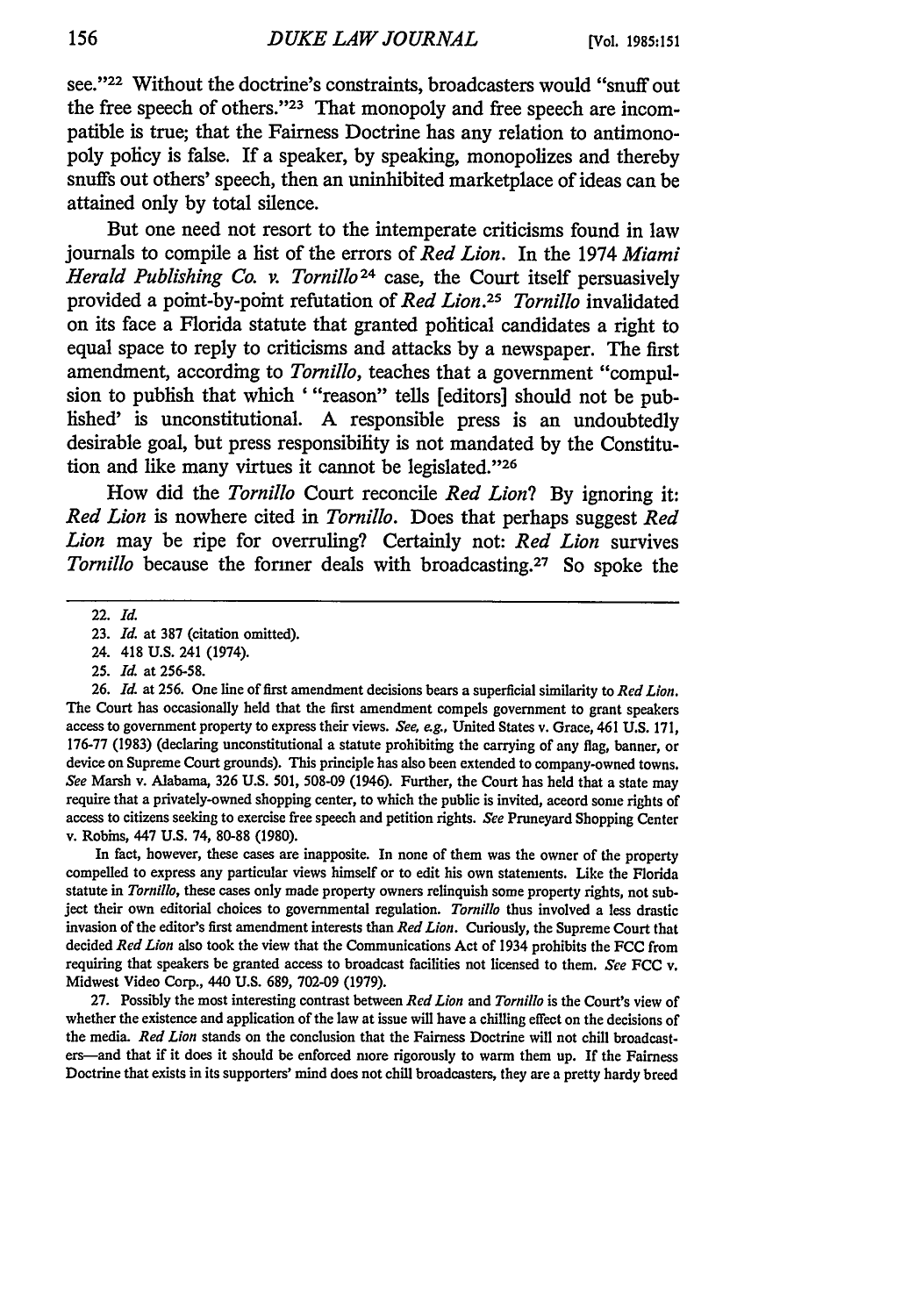Court in **1981.28** Does that make any sense? No. Indeed, this is where we came in. The Fairness Doctrine is, or is not, clearly constitutional depending solely on what one means by "constitutional."

#### III. **AN** IMPOSSIBLE DREAM

The foregoing expresses, in summary form, our reasons for believing that respect for established, widely-shared first amendment values, such as those reflected in *Tornillo,* compels the conclusion that the Fairness Doctrine should be discarded. Indeed, the constitutional case against the doctrine is as elementary as it is overwhelming. But that is not our principal point. The fact of the matter is that, wholly apart from first amendment considerations, the Fairness Doctrine does not, will not, and cannot work. And that is our principal point. At best, the Fairness Doctrine is, like the 1962 New York Mets, a glorious but futile symbol, full of wondrous pretension and promise, yet utterly devoid of performance.

As a practical matter, the Fairness Doctrine is a failure for two distinct reasons. First, viewed as an exercise of regulatory power, there is no reason to believe that the doctrine achieves its purposes or does so in an efficient manner.<sup>29</sup> Second, as a legal principle it is utterly meaningless. 30 In our view, these practical considerations are sufficiently compelling that, even were the constitutional issues more nearly balanced on both sides, the case for abolishing the Fairness Doctrine would be clear.

#### *A. The Fairness Doctrine as a Regulatory Policy.*

Perhaps, once upon a time, regulation was valued for its own sake. To test the merits of a regulation one asked only whether it directed

Some years ago as a young man I worked for a newspaper. I was very impressed with the spirit of independence on the part of the editors of the newspapers. They didn't care if something they pnt in the paper offended a major political figure. Later I went to a television station and slowly I discovered that the managers of the television station were a little afraid of government. They were timid, conscious of government looking over their shoulder in a way that the newspaper publisher and editor for whom I had worked had not been.

*Freedom of the Press,* in **AMERICAN ENTERPRISE INSTITUTE ROUND TABLE** 58-59 (July **29-30,** 1975). *See also* **THE FIRST AMENDMENT AND BROADCASTING: PRESS FREEDOMS AND BROAD-CAST** JOURNALISM 30-31 (H. Rundell **& J.** Heuterman eds. 1978) (transcription of 1978 Edward R. Morrow Symposinm; statement of Bill Monroe).

30. *See infra* notes 71-99 and accompanying text.

and should be compared to their distant cousins, garden-variety timid newspaper editors, who, if faced with something like the Fairness Doctrine, would be frozen. Such at least was the teaching of *Tornillo.* One need not have spent time in newsrooms in the respective industries to know that the Supreme Court is not discussing anything that one would recognize as the United States. Consider the comments of **NBC** News' Bill Monroe, a reporter who has spent time in newsrooms in each industry:

**<sup>28.</sup>** *See* **CBS** v. FCC, 453 U.S. 367, 396 (1981).

**<sup>29.</sup>** *See infra* notes 31-70 and accompanying text.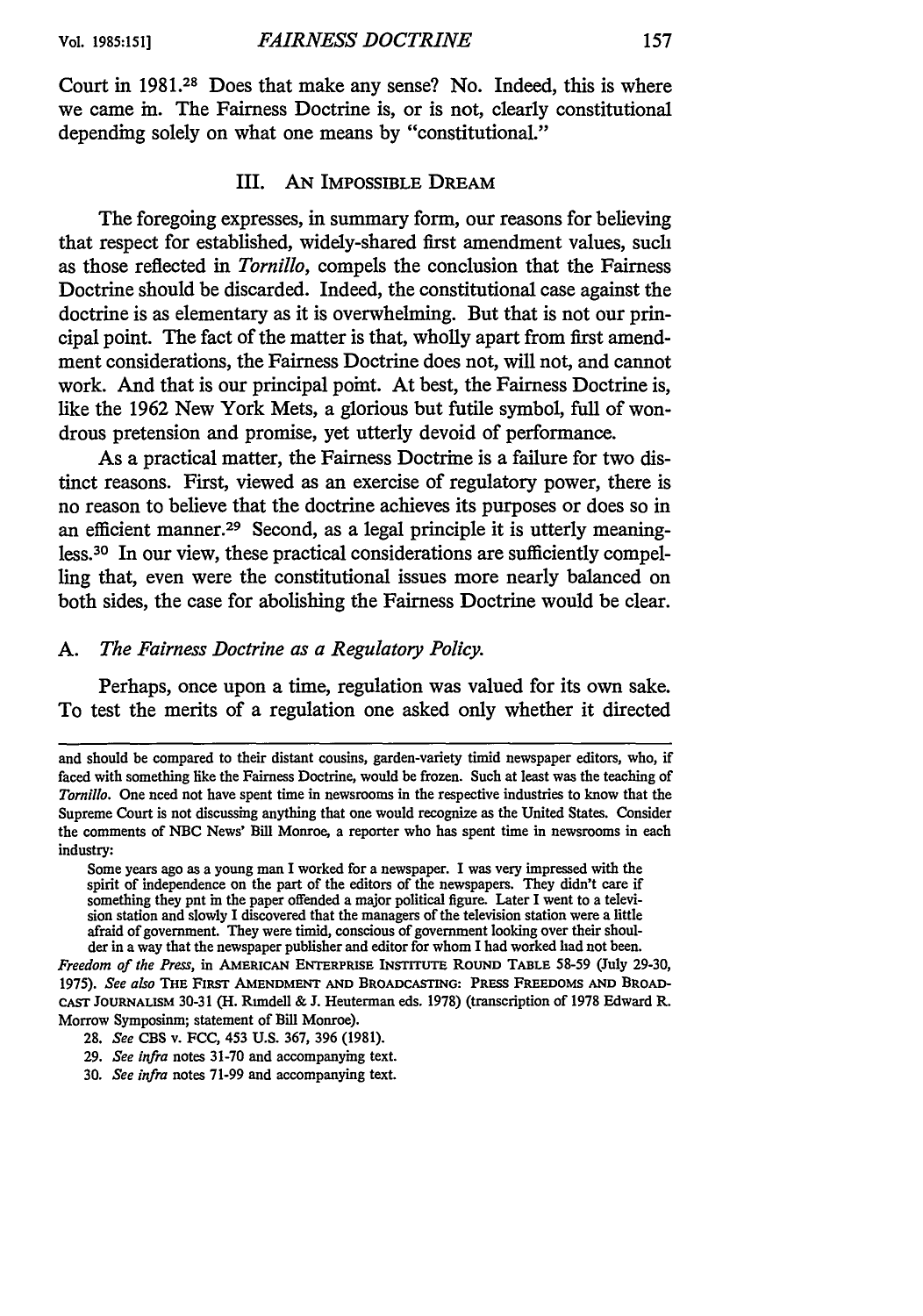someone to do something that, if done, comported with the public interest. By such standards, as we observed at the outset, the Fairness Doctrine would receive high marks. So, of course, would a regulation telling restaurants to provide fast, clean, cheap service in comfortable surroundings. Yet, it is difficult to believe that anyone would assess the merits of such a regulation today without also measuring its practical effects, its costs, and the costs and effects of alternative methods of achieving the goals of the regulation. By such standards, the Fairness Doctrine appears to be an unjustified method of achieving its laudable goals.

Those goals, of course, are to encourage full and fair coverage of controversial issues. They reflect a desire to mold the behavior of both broadcasters and their audiences. For the latter, the Fairness Doctrine represents a governmental policy that citizens ought to be well-informed even if that is not a priority of the citizen. For the former, the Fairness Doctrine sets forth a standard of conduct to be followed in the operation of the station, although it is obvious that achieving the goals of the doctrine will be accomplished, to some extent, without any Fairness Doctrine. A station with news programs will introduce viewers or listeners to some facets of public controversies simply by reporting the main events of the day. Furthermore, journalistic ethics will cause some reporters and news programs to be scrupulously fair as a matter of professionalism. The Fairness Doctrine is aimed at those stations that would avoid controversy, or air biased or misleading programming. At this point, the apparently complementary goals of the doctrine push in opposite directions in practice. If the issues treated are in fact controversial, then viewers and listeners may be more sensitive to whether or not the treatment is fair. If controversy is avoided no such problems occur. Because it turns out that there is no penalty, because there is no enforcement, for failure to cover controversy,<sup>31</sup> broadcasters can—and everyone agrees some do<sup>32</sup>—avoid some fairness problems simply by not offering programming on some issues.33 Further, once a station does decide to

- 32. *See, eg., Fairness Doctrine NOI, supra* note 7, at 20,332, and sources cited therein.
- 33. *See, eg., Freedom of Expression: Hearings Before the Senate Comm. on Commerce, Science and Transportation,* 97th Cong., 2d Sess. 123, 127 (1982) (statement of Bill Monroe):

It seems clear to me that many station owners and their managers, though they might not wish to admit it, feel that their commercial lives depend on minimizing controversy. Broadcasters do not feel free to follow their own consciences as journalists because they have to answer to a bureaucratic conscience, with its close-packed pages of rules, regula-

**<sup>31.</sup>** The Commission has only once held a broadcaster to have violated the obligation to cover controversial issues. *See* Mink v. WHAR, 59 F.C.C.2d 987, 997 (1976) (Clarksburg, W. Va. radio station violated Fairness Doctrine by failing to cover the issue of strip mining); *see also Fairness Report, supra* note 7, at 10 ("we have no intention of becoming involved in the selection of issues to be discussed, nor do we expect a broadcaster to cover each and every important issue which may arise in his community").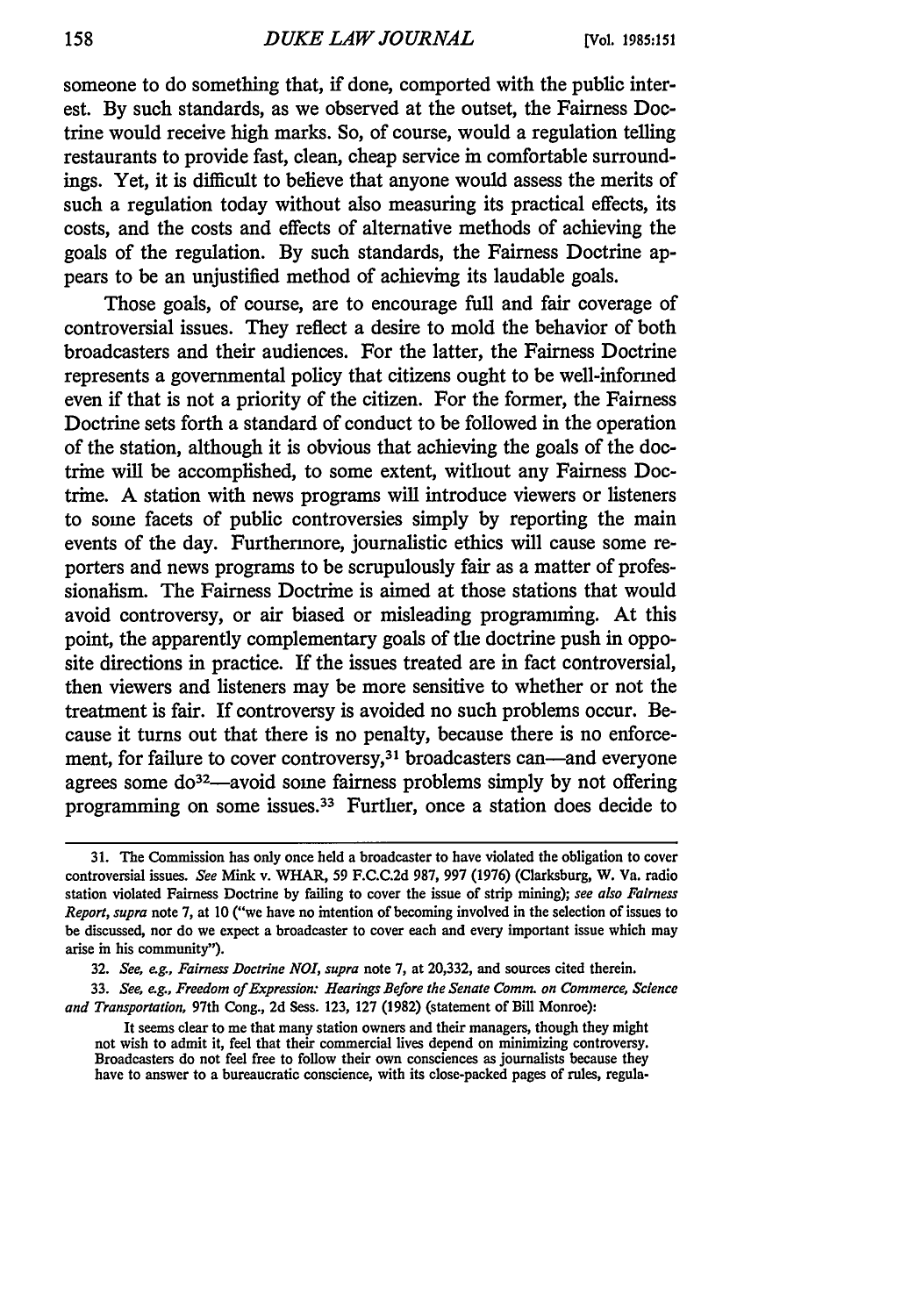broadcast some programming dealing with a controversial issue, it can determine largely as it pleases how much should be devoted to the differing viewpoints and who and what materials to use in presenting each side. In order to reduce the need for close and sustained agency supervision of broadcasters, the Commission has built into the doctrine a remarkable amount of broadcaster discretion.<sup>34</sup> As a result, surprisingly little balance is necessary to meet the obligation to cover all sides of an issue.

This, in brief, is the Fairness Doctrine about which so many accolades are heard. But its proponents often do not argue in favor of the doctrine just described. Enamored with its goals, they praise a doctrine that does not exist. In our experience, defenders of the Fairness Doctrine fail to address the question whether practicalities of administration and enforcement limit the sweep of the goals of the doctrine. Fairness Doctrine proponents consistently  $(1)$  mischaracterize its effects;<sup>35</sup>  $(2)$  ignore its costs; 36 and (3) overlook the availability of competition as an alternative. 37 To the critical observer, then, the doctrine is an unduly expensive regulatory venture whose real world effects may well be to produce results at odds with its own asserted purposes.

*1. Mischaracterizing Effects.* First, the Fairness Doctrine is often explained as one that compels fairness or access by neglected groups by substituting viewers' choices regarding what they wish to hear or see for broadcasters' decisions as to what to broadcast. This was a principal reason advanced by the Supreme Court for upholding the doctrine in *Red Lion.38* The Fairness Doctrine, in fact, does no such thing. Instead of substituting viewer or citizen control for broadcaster control of programming, to the extent the doctrine works it substitutes monolithic governmental choice for the programs that otherwise would result from broadcasters' competition for viewers' and listeners' time and attention. Its proponents mischaracterize the operation of the doctrine and the system of program selection that would prevail in its absence.

When fairness regulations are enforced, no deity or Platonic Guardian determines whether a program is fair. That decision is made in the

tions, and precedents. So the electronic media, **by** contrast with what the first amendment intended, are stifled and stunted.

<sup>34.</sup> *See, eg., Fairness Report, supra* note 7, at 10-17. "We believe that the public is best served by a system which allows individual broadcasters considerable discretion in selecting the manner of coverage, the appropriate spokesmen, and the techniques of production and presentation." *Id.* at 16.

<sup>35.</sup> *See infra* notes 38-45 and accompanying text.

<sup>36.</sup> *See infra* notes 46-64 and accompanying text.

<sup>37.</sup> *See infra* notes 65-70 and accompanying text.

<sup>38.</sup> *See Red Lion,* 395 **U.S.** at 389-90.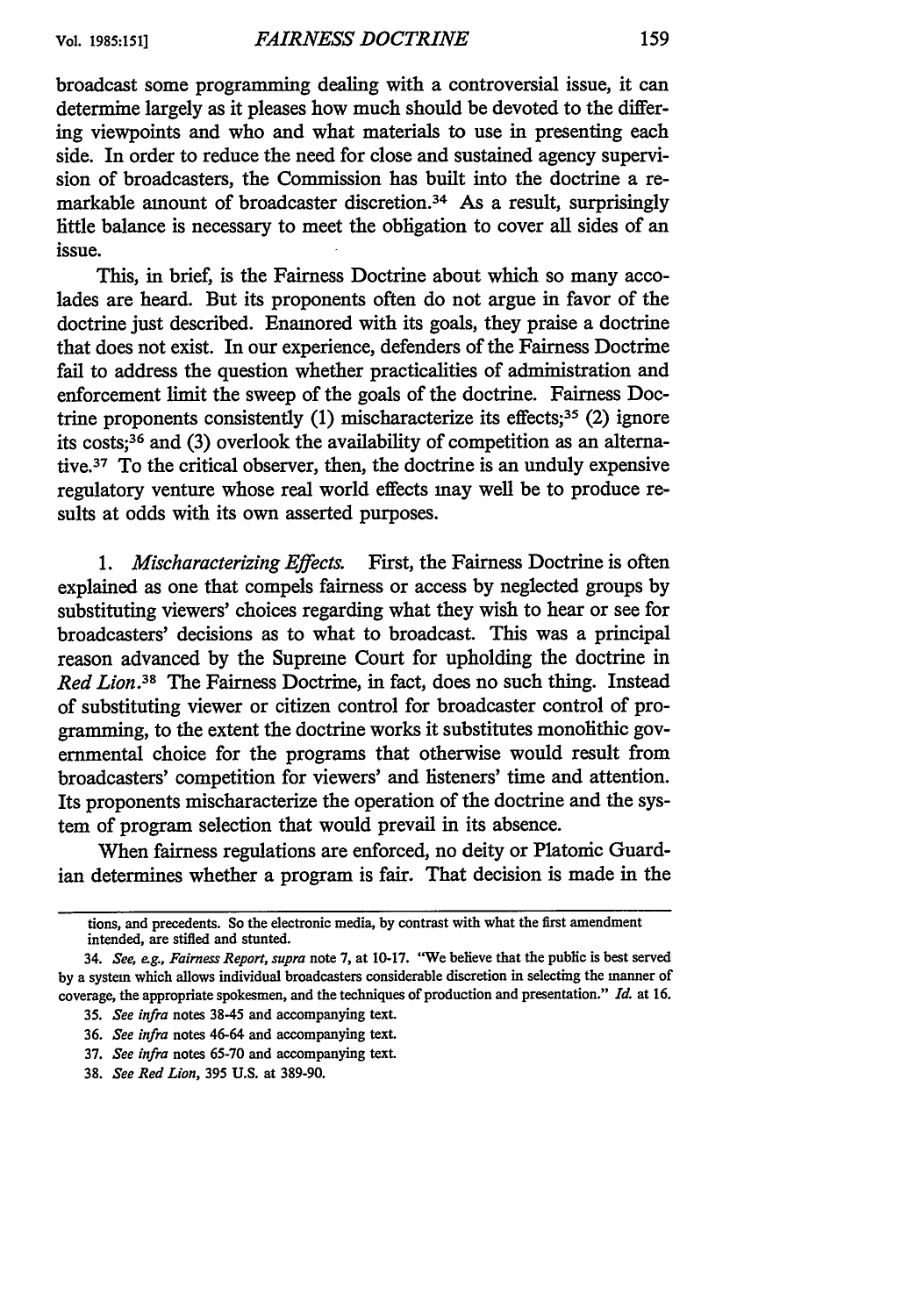first instance **by** a government attorney in the FCC's Mass Media Bureau—an attorney so publicly unaccountable that his or her name or title will not even appear on an FCC organization chart. That individual is, of course, following a more or less coherent set of publicly reviewable guidelines.39 She may be responding to the complaints of a few listeners or viewers, but "the public" whose interests are being enforced is one that exists in that attorney's—or her bosses'—eyes, and its listening and viewing preferences have never been systematically canvassed-much less proven to be uniform-by the **FCC.4°**

Conversely, were there no fairness regulations, the most a broadcaster could hope to gain from misinforming or misleading its listeners is the allegiance of those already ideologically committed to the broadcaster's point of view. That allegiance, probably depending on the issue addressed, may or may not counterbalance the loss of viewers who are not ideologues. 41 But, in the absence of the doctrine, broadcasters would have almost no incentive to provide erroneous or one-sided information to those who do not want it or to refuse all coverage of issues that interest many viewers or listeners. They do, after all, have to convince someone to turn on the set and tune in their frequency.<sup>42</sup>

To the extent that the doctrine has practical effects, it is as likely to avoid the appearance of one-sided presentations as to compel fairness. Although the regulation purports to require that some minimal coverage be given to large public issues, that aspect has proven unmanageable and, with a single exception in its entire history, unenforceable.<sup>43</sup> The Fair-

41. For example, we assume relatively few people have a firm ideological belief respecting the causes of federal budget deficits. If we are correct, then broadcast coverage that points to rising interest rates as the sole cause of deficits will harm the station's ratings more than it will help them. We also assume that most people believe incest should be a criminal act. **If** that assumption is correct, then crusading for the retention of criminal penalties for incest-without covering the alternative views that criminal sanctions for intra-family conduct are difficult to apply fairly and that at least consenting adults should have wider personal liberty-is unlikely to drive many listeners away. *See also infra* note 42.

42. The doctrine may, then, require the committed ideologue not to air one-sided presentations to similarly committed ideologues. If, indeed, the doctrine is supposed to protect the rights of listeners and viewers, this is a very curious result. Such communications may offend persons who do not agree. See *infra* notes 86-97 and accompanying text for discussion of *WXUR* case. Those persons need not tune to the station, however, for-unlike newspapers-radio and television outlets are relatively plentiful in most communities.

43. *See supra* note 31 and sources cited therein.

**<sup>39.</sup>** *See* **FCC, THE LAW OF POLITICAL BROADCASTING AND CABLECASTING:** A **POLITICAL PRIMER 69-71** (1984) (outlining the requirements of the Fairness Doctrine within the context of political broadcasting).

*<sup>40.</sup> See Fairness Report, supra* note 7, at 8. ("[W]e [the **FCC]** do not monitor broadcasts for possible violations, but act on the basis of complaints received from interested citizens. These complaints are not forwarded to the licensee for his comments unless they present *prima facie* evidence of a violation.").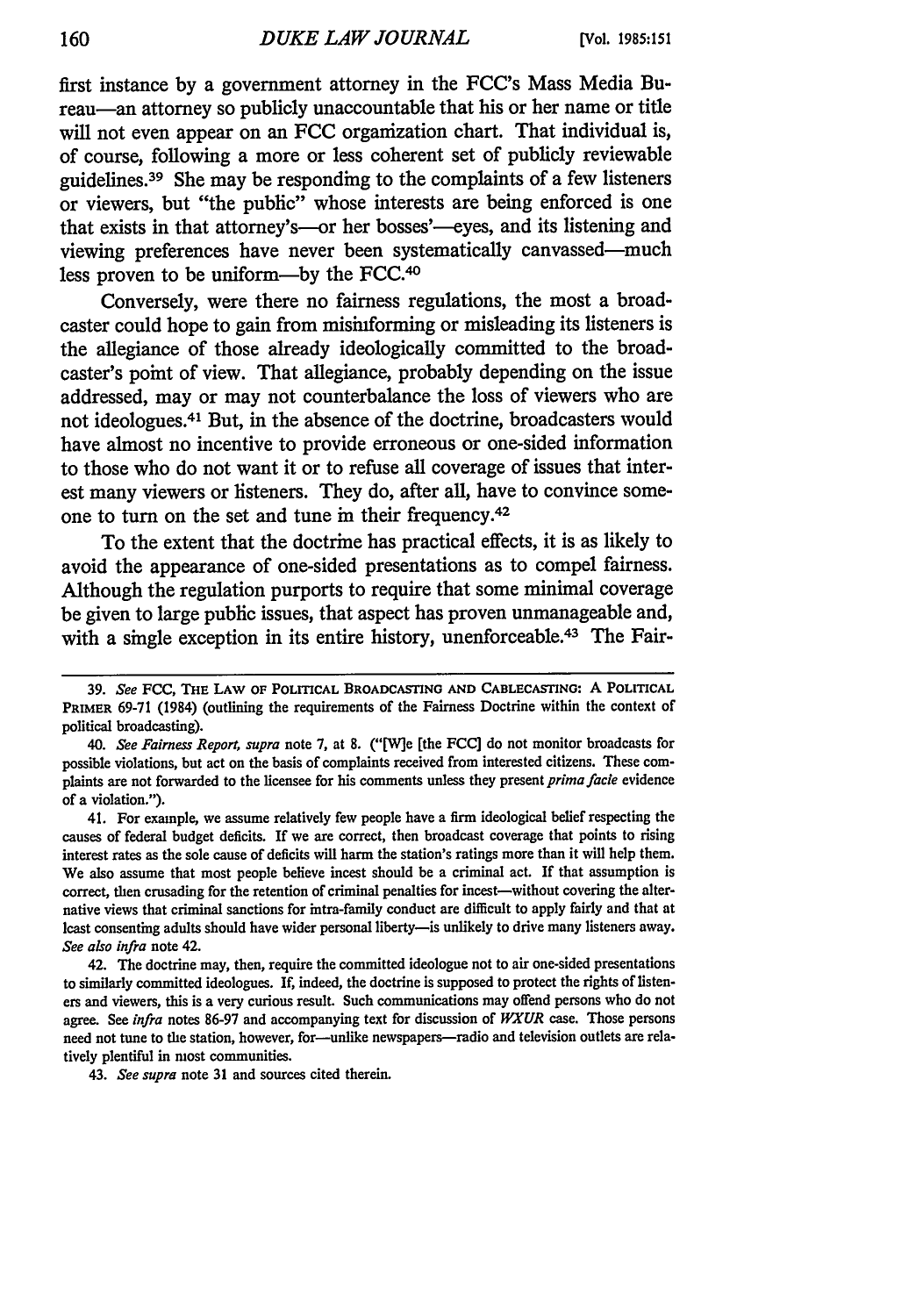ness Doctrine does not identify specific programs that should be broadcast and require broadcasters to do so. Virtually all the doctrine commands is that a broadcaster that does one thing-for example, broadcasts a program on oil production-must also do another-for example, include in that program, or another, the view that oil production is controlled by a domestic cartel and the view that it is not controlled by a cartel. Consistent with the Fairness Doctrine the broadcaster can always choose not to do the first thing. In such case, of course, neither the broadcaster nor the regulation furthers any public interest.

Furthermore, even when the broadcaster airs a program with seemingly balanced coverage, what is fostered may well be more the illusion of fairness than a genuine exploration of positions. The Fairness Doctrine speaks in terms of balanced coverage-presenting both sides of controversial issues. In a typical contested complaint, the broadcaster will be charged with presenting only one side of an issue and ignoring the other side.<sup>44</sup> This method of applying the doctrine can have a perverse impact in light of the reality that many of the major controversial issues of our time are multi-sided. Because of a tendency to think in terms of twosided issues, it is not surprising that many are characterized as the "Republican" side and the "Democratic" side.

For example, in the early 1970's a group on the Republican right pressed a major fairness complaint.<sup>45</sup> That group argned that its very hawkish positions on national security issues were being virtually ignored; the debate in issue was telecast as if the only choices were those of the Democratic left and the Nixon administration. Although the Commission and a reviewing court decided the case adversely to the complainants on a different ground, the complaint could just as easily have been disposed of on the ground that the network had in fact provided a full and fair discussion of national defense by putting forward the dominant positions of each of the two major parties. It should also be noted that during this period the views of the more hawkish Democrats were underplayed as well.

What this illustrates is the very real risk that the minority positions of the major parties will be ignored even as the broadcasters remain in full compliance with the Fairness Doctrine. The viewpoint of the dominant Democratic faction is presented and countered not by the minority view within the Democratic party, but by the view of the dominant faction within the Republican party. This practice usually will satisfy the Fairness Doctrine while providing no coverage to the views of those with

*<sup>44.</sup> See, eg.,* the cases discussed *infra* in notes 71-97 and accompanying text.

<sup>45.</sup> See *infra* notes 71-74 and accompanying text for discussion of the *ASCEF* case.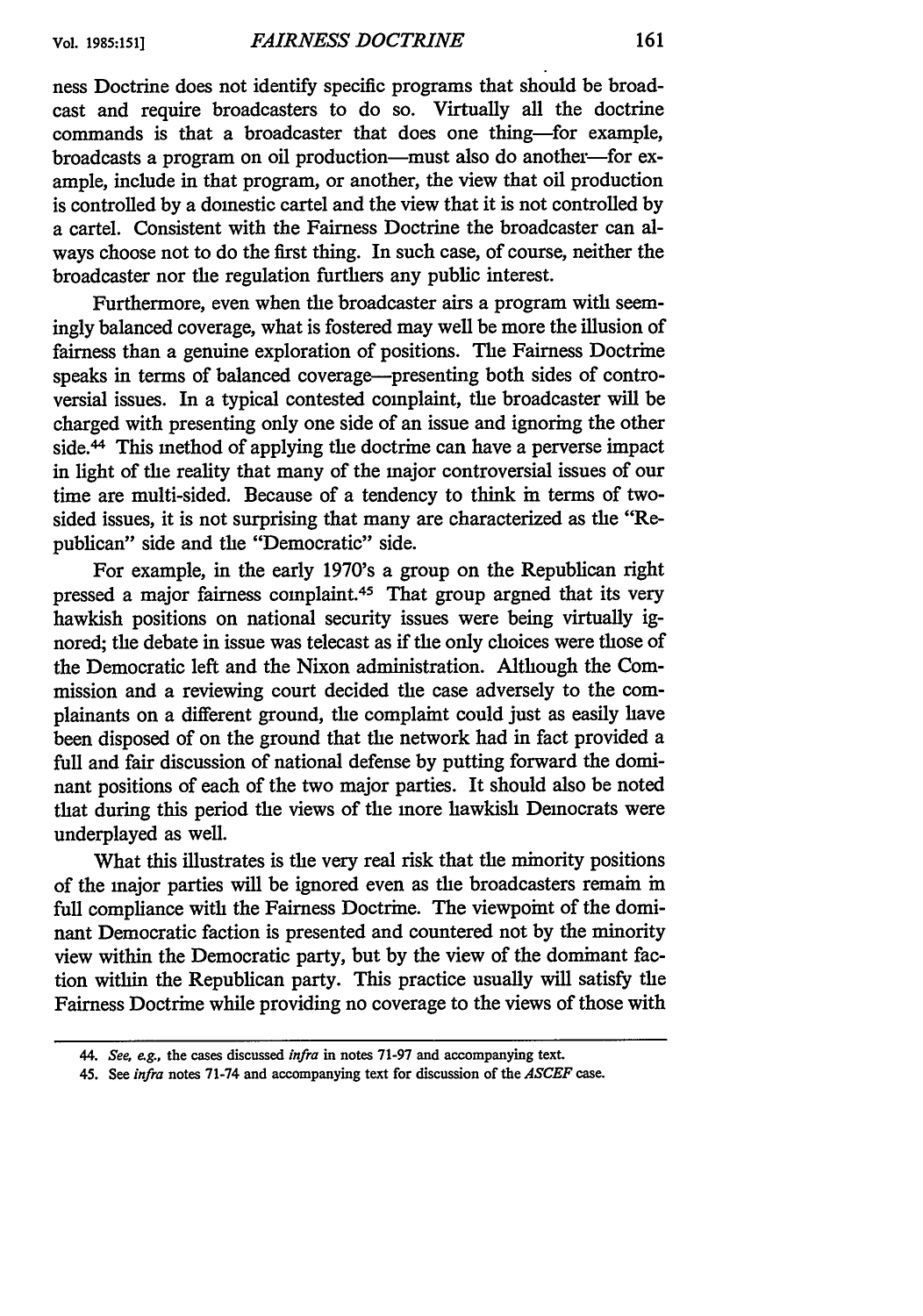nonmainstream positions. Enforcing the Fairness Doctrine in this manner will provide some information, although largely the type that would be offered in the absence of any legal compulsion, but does not require that broadcasters seek out views that do not dominate traditional debates.

Properly viewed, then, the Fairness Doctrine substitutes potential bureaucratic control of programming for the operation of the marketplace with a principal end of avoiding the appearance of biased programming concerning controversial issues. It does not force or even encourage broadcasters to give citizens information for which they have expressed a desire, nor does it provide broadcasters an incentive to seek out unconventional views.

*2. Ignoring Costs.* Proponents of the Fairness Doctrine not only misrepresent its effects but also appear to ignore its costs. In fact, like any other regulation, the Fairness Doctrine imposes costs of enforcement on the government and of compliance on those subject to it-here, broadcast licensees. What are these costs?

The effects on licensees are easiest to assess. Unless the doctrine is totally unenforceable, it imposes costs on those subject to it. As we have just observed, however, broadcasters can avoid these costs by choosing to be silent on controversial issues or to offer programs that offend no one. **By** itself, then, the Fairness Doctrine makes more attractive to broadcasters the option of self-censorship on controversial issues. It is as though the FCC had imposed a tax on reporting matters of public debate.

It may not mean much to **NBC** to have a fairness complaint pending for a year stemming from a charge that its 1978 mini-series "Holocaust" violated the doctrine by failing to provide a reasonable opportunity to present the view that there was no "German policy of Jewish extermination during World War II."<sup>46</sup> The same caimot be said for allegations that are not absurd on their face or for stations that lack network clout. Consider KHOM in Houma, Louisiana which, like so many stations prior to 1980, carried Ronald Reagan's radio commentary program.<sup>47</sup> In the first eighteen months the station aired the program it did not receive a single complaint from anyone in its listening area. But the airing of one program produced letters from nine individuals and groups outside the Houma area claiming they were entitled to free time to respond. KHOM spent time reviewing the tape, and unable to decide whether there had been personal attacks, consequently paid its "tax" to a Washington law-

<sup>46.</sup> *In re* Application of **NBC** for Renewal of License of Station WNBC-TV, **71 F.C.C.2d** 250, 251 (1979).

<sup>47.</sup> *Packwood Hearings, supra* note **13,** at 125 (statement of Raymond Saadi, station KHOM).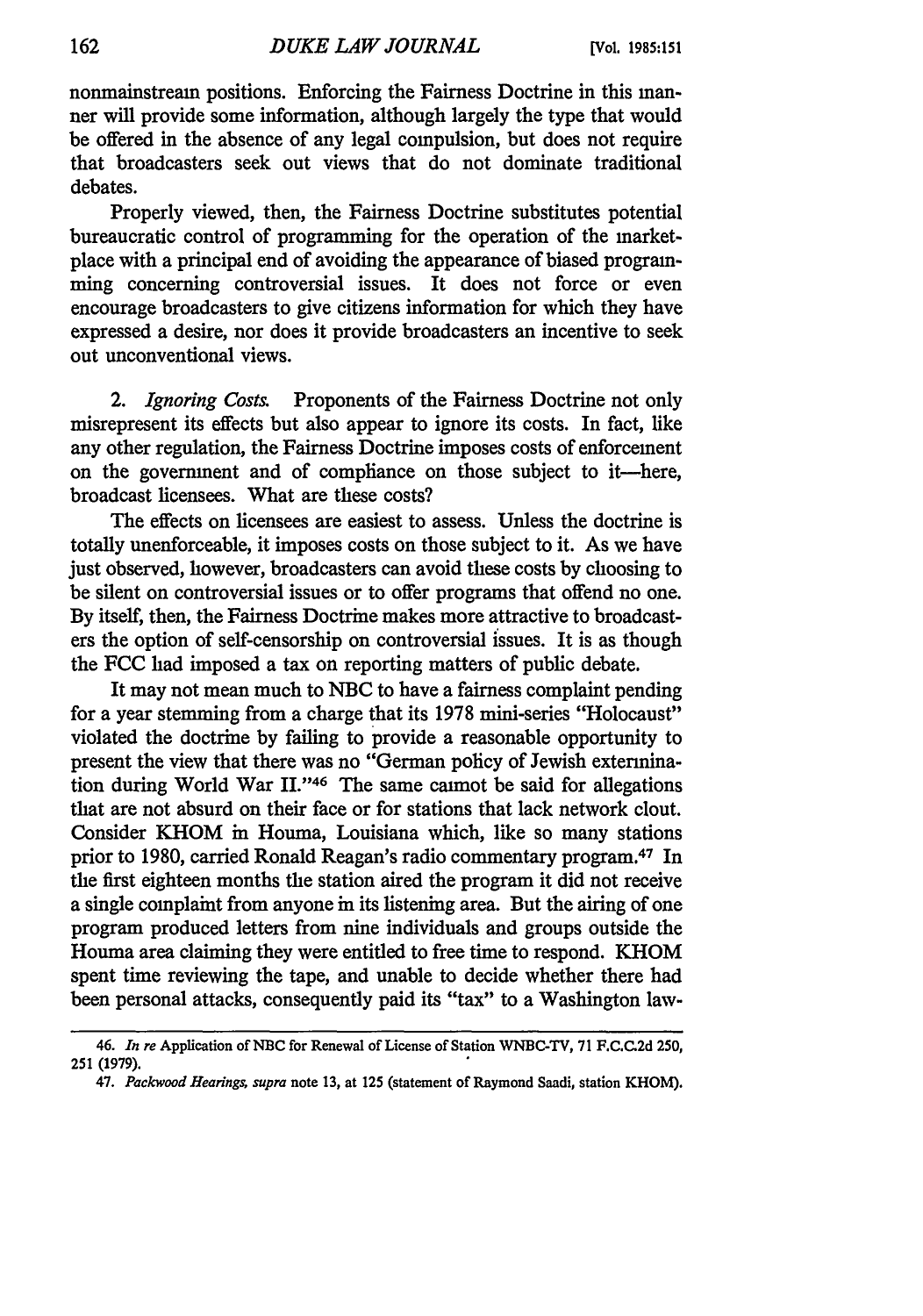yer who advised the station to provide the free air time to those claiming it.48

More significant were the costs to station KREM in Spokane and to its general manager, Eugene Wilkin.49 In defending an on-the-spot decision not to allow representatives claiming to speak for all environmentalists to respond to an editorial favoring Expo 74, the station ran up legal fees of over \$20,000, spent 480 hours of executive time, and endured a delay in license renewal.50 Wilkin was branded as "controversial" and his broadcast management career was ended.<sup>51</sup> Why? The four individuals who claimed to represent all of Spokane's environmentalists were representatives of eight neighbors who had broken off from the city's major environmental organization to form their own ad hoe committee. Wilkin saw them only once, on the day he asked for verification that they did, in fact, represent all environmentalists. On that day they responded, "We'll be back with that."<sup>52</sup> They misspoke: Instead of "that" they came back with the FCC and a full field investigation of the station.<sup>53</sup>

Whether or not these are isolated cases, they are known to the closely-knit industry. The costs varied from a little above de minimis for NBC, to modest for KHOM, to expensive for KREM, to incredibly high for Eugene Wilkin. But the very fact that there are costs and the costs can be significant, generates incentives to avoid them. Other factors, such as competition from other media, may force broadcasters to cover controversial issues and to present various viewpoints about them. Nevertheless, to the extent it has its own impact, the effect of the Fairness Doctrine is quite the opposite.

The only way to avoid this result would be to enforce the Fairness Doctrine so thoroughly that licensees could not escape this "tax," but would be forced to "pay" it. Given the proven impracticality of defining what issues must be covered,<sup>54</sup> this seems an implausible option. Even if that hurdle conld somehow be overcome, when one compares the extent of programming covered by the regulation to the resources available to the FCC, one must wonder what the Fairness Doctrine could plausibly achieve. At the end of 1983, 8216 commercial radio stations and 870

<sup>48.</sup> *Id.* at 125-26.

<sup>49.</sup> *See In re* Sherwyn Heckt, 40 F.C.C.2d 1150 (1973).

**<sup>50.</sup>** H. **GELLER, THE FAIRNESS DOCTRINE IN BROADCASTING: PROBLEMS AND SUGGESTED COURSES OF ACTION** 41-42 **(1973).**

**<sup>51.</sup>** *See Packwood Hearings, supra* note **13,** at **227-28** (statement of Eugene Wilkin).

**<sup>52.</sup>** *Id.* at **228.**

**<sup>53.</sup>** *See id.* at **227.**

<sup>54.</sup> See Mink v. WHAR, **59 F.C.C.2d 987, 997 (1976),** the single instance where the Commission has found a broadcaster to have violated the obligation to cover controversial issues, and *Fairness Report, supra* note **7,** at **10,** as evidence of this impracticability.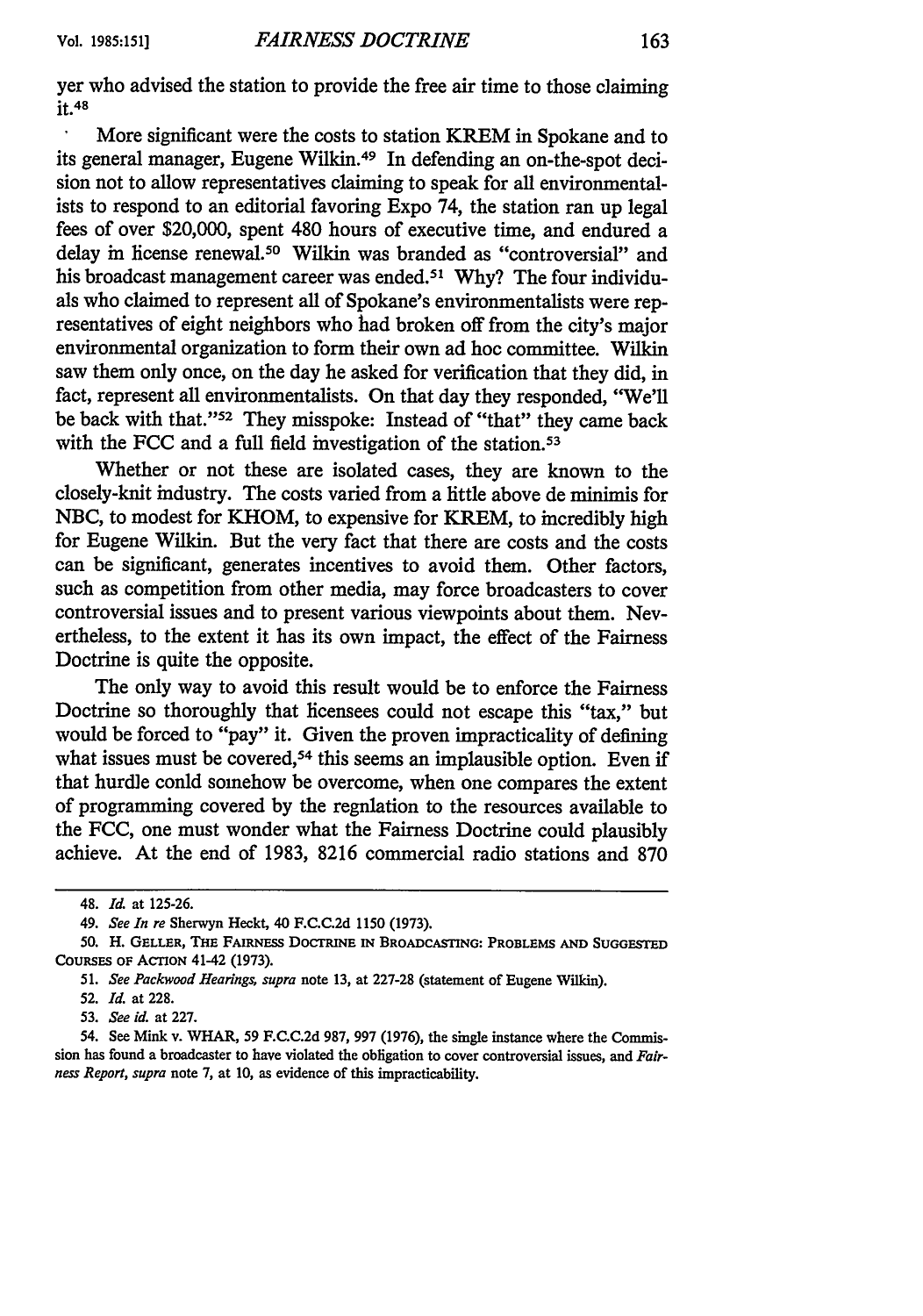commercial television stations were operating in the United States. <sup>55</sup>**If,** on average, each of these broadcasts a total of sixty minutes of news a day, that would yield **9086** hours per day of news programming that must conform to the Fairness Doctrine. That amounts to the equivalent of **39,796,680** five-minute newscasts per year nationwide.<sup>56</sup>

Performing this herculean enforcement task is the **FCC,** with a total budget in recent years of around **\$90,000,000. 57 Of** course, not all of these funds or all of its employees are available to enforce the Fairness Doctrine. Among its other duties, the **FCC** not only manages the entire electromagnetic spectrum but also regulates all interstate telephone and telegraph service, all American communications satellites, and all the technical operations of its broadcast licensees. At present, the Commission also has pending **16,000** applications for multi-channel, multi-point distribution system permits, and over 12,000 applications for low-power TV stations. <sup>58</sup>

These data do not reveal precisely how much time and resources the Commission can direct to Fairness Doctrine issues. Surely, however, they demonstrate that any enforcement scheme must select very few targets for investigation, 59 and consequently, must operate oblivious of the kind and quality of informational programming generally being broadcast throughout the United States. 6° Further, the **FCC** has no pro-

59. *See* Fairness Report, *supra* note **7,** at 8. ("As a matter of general procedure, [the Commission does] not monitor broadcasts for possible violations, but act[s] on the basis of complaints received from interested citizens."). *See also infra* note 61.

**60.** James McKinney, Chief of the FCC's Mass Media Bureau, explained how the FCC actually examines fairness complaints:

It's been said that it's not a good idea to watch how legislation or sausage is made. And I want to raise a new issue with you here today because I don't think it's very pleasant to understand how Fairness Doctrine complaints are adjudicated. But it might be interesting for you to know the process we go through here at the agency, at the lower staff level before the Commissioners get it for a final decision.

We in fact sit down with tape recordings, with videotapes of what is being broadcast, what has been broadcast on a specific station. We compare that to newspapers and other public statements that are made in the community. We try to make a decision as to whether the issue is controversial and whether it is of public importance in that community which may be two thousand miles away. And when it comes down to the final analysis, we take out stopwatches and we start counting seconds and minutes that are devoted to one issue compared to seconds and minutes devoted to the other side of that issue. All of that is done by people here in Washington who work for me, who may have never been a journalist in their life, many of whom are attorneys. But in the final analysis we start giving our judgment as to what words mean in the context of what was said on the air, what was the twist that was given that specific statement or that commercial advertisement, was it really pro-nuclear power or was it pro some other associated issue. Given that

**<sup>55.</sup>** BROADCASTING/CABLECASTING YEARBOOK 1984 at **A-2.**

**<sup>56.</sup>** Not all newscasts will be unique, for some stations **will** broadcast identical network programming during some or all of their news periods.

**<sup>57.</sup>** *See Standing Pat,* **BROADCASTING,** Dec. **17,** 1984, at **7.**

<sup>58.</sup> Report and Order in the Matter of the Amendment of § 73.3555 of the Commission's Rules, 49 Fed. Reg. 31,877, 31,881 (1984).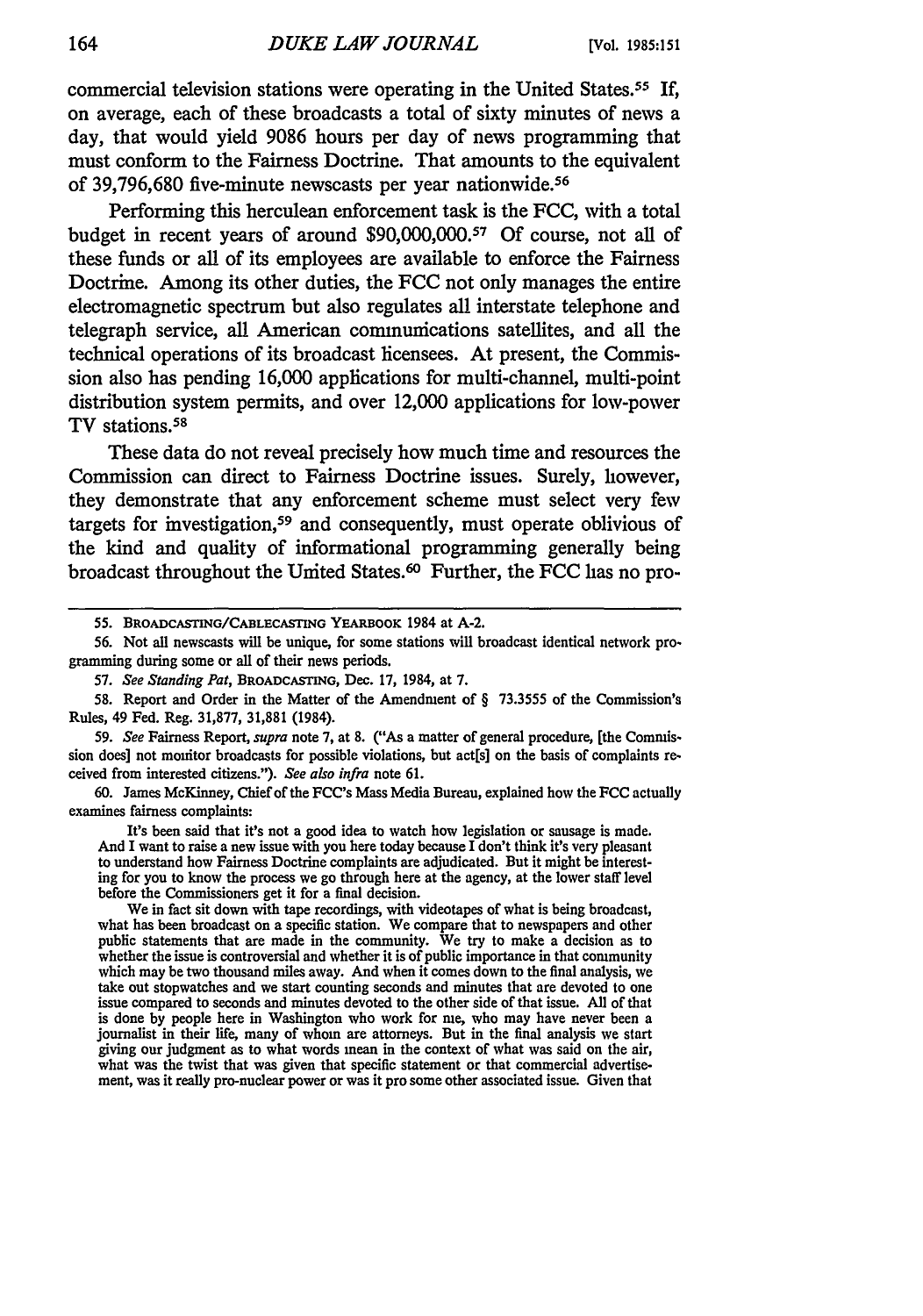gram for systematically monitoring compliance with the Fairness Doctrine or for randomly targeting stations for investigation at the FCC's initiative.<sup>61</sup>

That a rule seeks to govern many transactions or episodes does not necessarily mean it lacks bite. Consider, for example, the antitrust proscription against price-fixing or the criminal law prohibition of shoplifting. The Fairness Doctrine, however, is particularly likely to be dependent for its efficacy on the governmental resources devoted to it; because the doctrine does not provide clear standards for distinguishing between legal and illegal conduct, 62 only the FCC can tell whether a violation occurs. For the same reason, penalties for noncompliance are not severe. The Commission could scarcely justify revoking a license for conduct that was not clearly illegal when undertaken. Finally, no private enforcement of the Fairness Doctrine is authorized. These factors suggest that only repeated, egregious violations of the doctrine by an especially visible licensee are likely to result in substantial penalties. Moreover, proscriptions against price-fixing and shoplifting do not in themselves generate incentives to avoid the purposes the rules seek to promote-incentives that thereby increase the difficulty of enforcement. The Fairness Doctrine gives licensees a substantial incentive to avoid its purpose of informing the public about controversial issues. A prohibition on shoplifting does not make stealing merchandise more attractive.

Perhaps the imbalance between enforcement resources and enforcement responsibilities means the Fairness Doctrine is a hollow command. More plausibly, it means the doctrine has substantial force only for the most visible broadcasters-the three dominant television networks and their affiliated station licensees.<sup>63</sup>

An assessment of the effects and costs of the Fairness Doctrine paints a gloomy portrait indeed. For control by market forces the doctrine substitutes governmental control over programming, largely to attain the end of avoiding the appearance of one-sided presentations. The principal effect of the regulation is to reduce stations' incentives to broadcast controversy over public issues. This effect, ironically and thankfully,

kind of governmental review, does that change anyone's mind as to the chilling effect of having government involved in the process?

J. McKinney, Remarks at FCC Fairness Doctrine Hearings (Feb. 8, 1985) (transcript of audio recording on file with *Duke Law Journal).*

<sup>61.</sup> *See Fairness Report, supra* note 7, at 8. Curiously, the Commission asserts that the fact that it examines very few broadcasts and does no systematic monitoring or targeting for compliance review are reasons to retain the rule. *Id.* at 7-8. The position expressed in the *Fairness Report* seems to be that the Fairness Doctrine is an acceptable regulation because it does not noticeably affect licensees.

<sup>62.</sup> *See infra* notes 71-99 and accompanying text.

<sup>63.</sup> But see the case studies cited *infra* at notes 71-97 and accompanying text.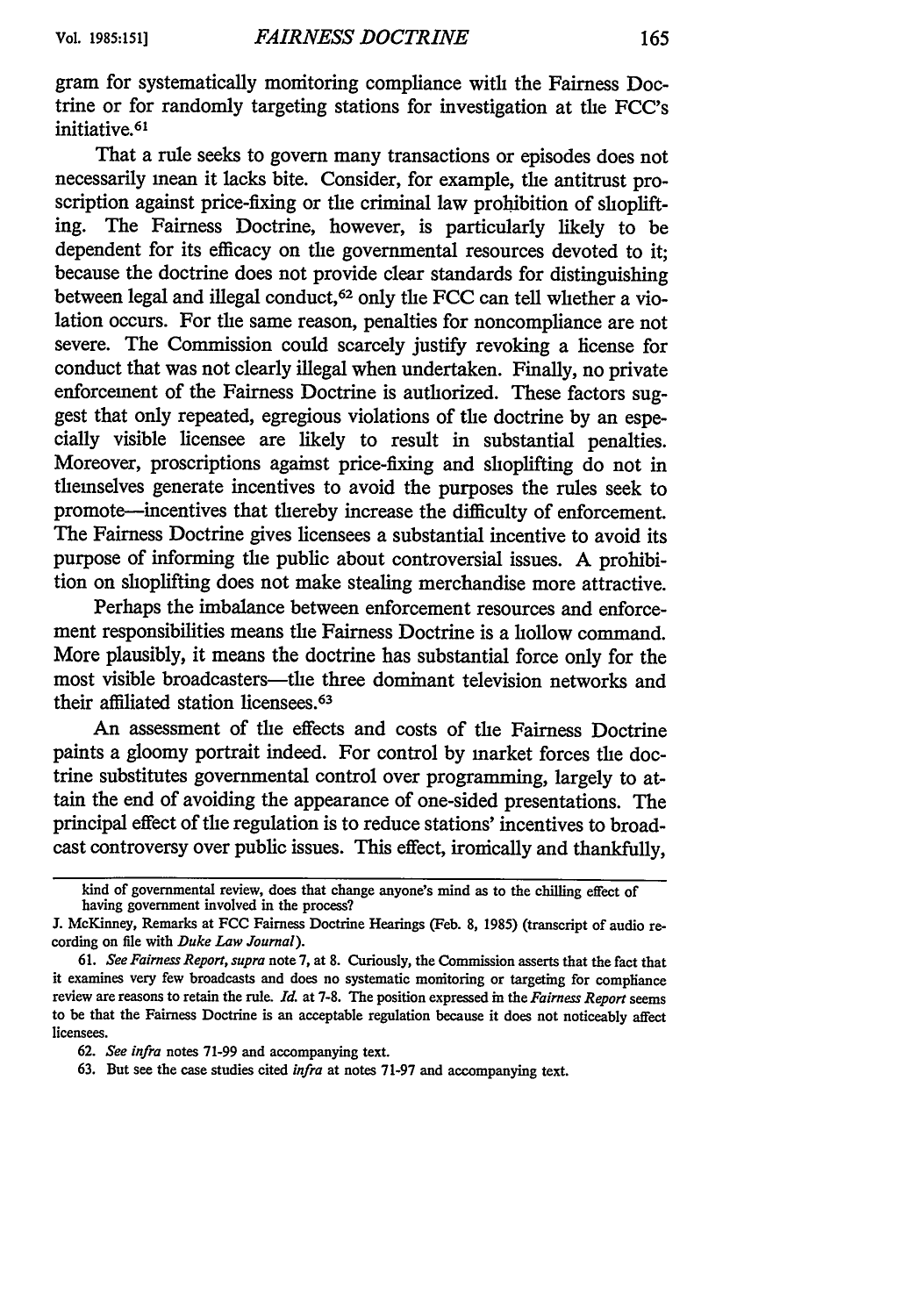is mitigated **by** the FCC's apparent inability, given its limited resources, to enforce the doctrine except randomly or against the most visible broadcasters.<sup>64</sup>

We have yet to discover a defense of the Fairness Doctrine that takes account of its practical effects and costs. Were such a defense attempted, however, it would only begin the analysis, not end it. For the question would remain whether a more practical and effective method is available to achieve the goals of the Fairness Doctrine. In failing to consider whether preferable alternatives exist, proponents of the Fairness Doctrine commit a third error.

*3. Overlooking Alternatives.* Competition among broadcasters for viewers' time and attention is at least as likely as enforcement of a Fairness Doctrine to serve the laudable public interests for which the doctrine was developed.<sup>65</sup> Unless radio and television are unique among all media of mass communications, the evidence that competition will work satisfactorily is overwhelming. Sometimes presentations in other media provide balanced coverage of all sides of controversial issues. Other

**65.** There have been two major alternatives to the Fairness Doctrine considered over the last decade. One is some form of open access and the other is Henry Geller's 10-issue listing. Like the **FCC,** we believe neither is particularly apt for obtaining either lively debate or coverage of important issues.

Access proposals in one form or another have been made since *Red Lion.* See especially the literature cited *supra,* note **3.** While we see much that is desirable in a station adopting an access policy, nothing in any of the proposals assures that any particular issues will be covered. Although the example seems unbelievable on its face, a San Francisco station with an access policy received but three access messages relating to Watergate or the impeachment controversy between December **1972** and Richard Nixon's resignation. *In re* The Handling of Public Issues Under the Fairness Doctrine and the Public Interest Standards of the Communications Act, 74 **F.C.C.2d 163,** 174 **(1979).** We cannot guarantee that a station would use its own time better than that time would **be** used if delegated to others, but the likelihood of better use **by** the station, which is, after all, in the programming business, is quite high.

The Geller ten-issue proposal calls for a post hoc determination **by** each station of what were the ten most significant issues it covered during the prior year and a listing of representative programming on these issues as well as the partisan spokespersons who addressed them. The proposal is a wonderful opportunity for complainants to second-guess the station on covering the wrong issues or the right issues with the wrong people. The **FCC** rejected it as little more than an additional paperwork requirement, *id.* at 179, an analysis that appears apt.

<sup>64.</sup> The **FCC** has been quite proud of its limited enforcement role. The 1974 *Fairness Report* pointedly noted: "Thus broadcasters are not burdened with the task of answering idle or capricious complaints. **By** way of illustration, the Commission received some 2400 fairness complaints in fiscal **1973,** only 94 of which were forwarded to licensees for their comments." *Fairness Report, supra* note **7,** at **8.** Only seven of these resulted in findings of violations. As then-Commissioner Glen Robinson observed two years later, the small number of adverse findings can only be the result of three things-(l) incredible fairness, (2) remarkably ineffective enforcement, or **(3)** a standard of licensee discretion so broad almost anything **will** stand-and he seriously doubted the first. *In re* The Handling of Public Issues Under the Fairness Doctrine and the Public Interest Standards of the Communications Act, **58 F.C.C.2d 691, 710 (1976)** (Robinson, Comm'r, dissenting).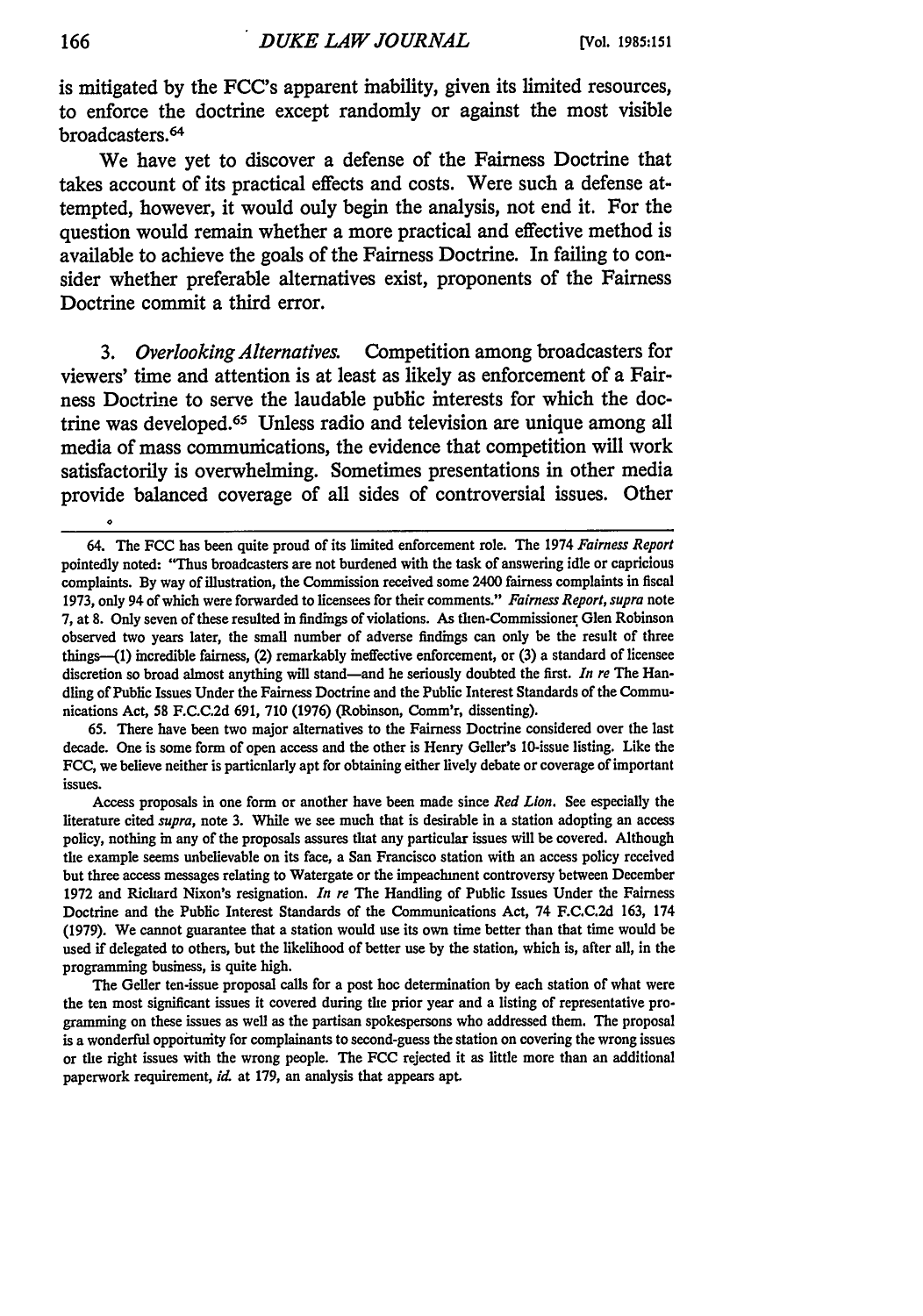times they do not. In all cases, however, the satisfactory answer has been, and continues to be, to rely on competition to produce the full story.

For example, no regulation required that the film "The China Syndrome" adequately portray all views on the risks of melt-downs in nuclear power plants. No law required that the *Washington Post* fully cover the election of members of the District of Columbia convention to draft a state constitution. No federal rule provided that the publishers of Richard Nixon's *Memoirs* include a balanced summary of George McGovern's campaign platform. No government agency saw to it that rebuttals be delivered on behalf of individuals parodied in Gilbert and Sullivan operettas. These and countless other flagrant "violations" of the "fairness doctrine" did not go unnoticed,66 but neither were they occasions for imposing a fairness obligation on these other media. Films, newspapers, books, live theater-and all other media except radio and television-flourish under a regime that eschews governmental assurance of fairness for the results generated by popular choice among competing voices.

Nor is there any reason to believe that radio and television are unique in any relevant way. Neither has any peculiar ability to distort information. Neither is sheltered from competition with other media in a way that those others are not. It might be contended that the three dominant television networks are effectively protected against competition from other television sources. That has been true in the past,<sup>67</sup> but will not be so in the future.68 Furthermore, the previous insulation of the ABC, CBS, and NBC networks derived from a series of governmental regulations, many of which have been reversed, that rest on no enduring public interest policy.<sup>69</sup> Thus, if television network concentration is the rationale for the Fairness Doctrine, no public policies would be disserved by choosing to deconcentrate networking rather than to promulgate the Fairness Doctrine.

*<sup>66.</sup> See, eg.,* Schrag, *By The People: The Political Dynamics of a Constitutional Convention,* 72 GEo. *L.J* **819, 848** (1984) (noting that the *Washington Post* carried but a single story on the campaign for delegates to the D.C. constitutional convention).

*<sup>67.</sup> See* **S. BESEN, T.** KRATTENMAKER, **A. METZGER, & J.** WOODBURY, **MISREGULATING** TELEVISION: NETwoRK DOMINANCE **AND** THE **F.C.C.** 4-17 (1984) (pointing to entry barriers imposed **by** governmental regulation as protecting network dominance).

**<sup>68.</sup>** *See id.* at **17-20** (predicting a substantially different competitive environment **by** the end of the decade due to relaxed regulatory barriers).

**<sup>69.</sup>** *See id.* at **168-73** (criticizing present regulatory policies as harmful). *See also* Besen **&** Krattenmaker, *Regulating Network Television,* REGULATION, May/June, **1981,** at 27-34 (characterizing FCC policies as "mis-regnlation" and concluding that "the FCC spent over thirty years adopting doubtful solutions based on dubious premises").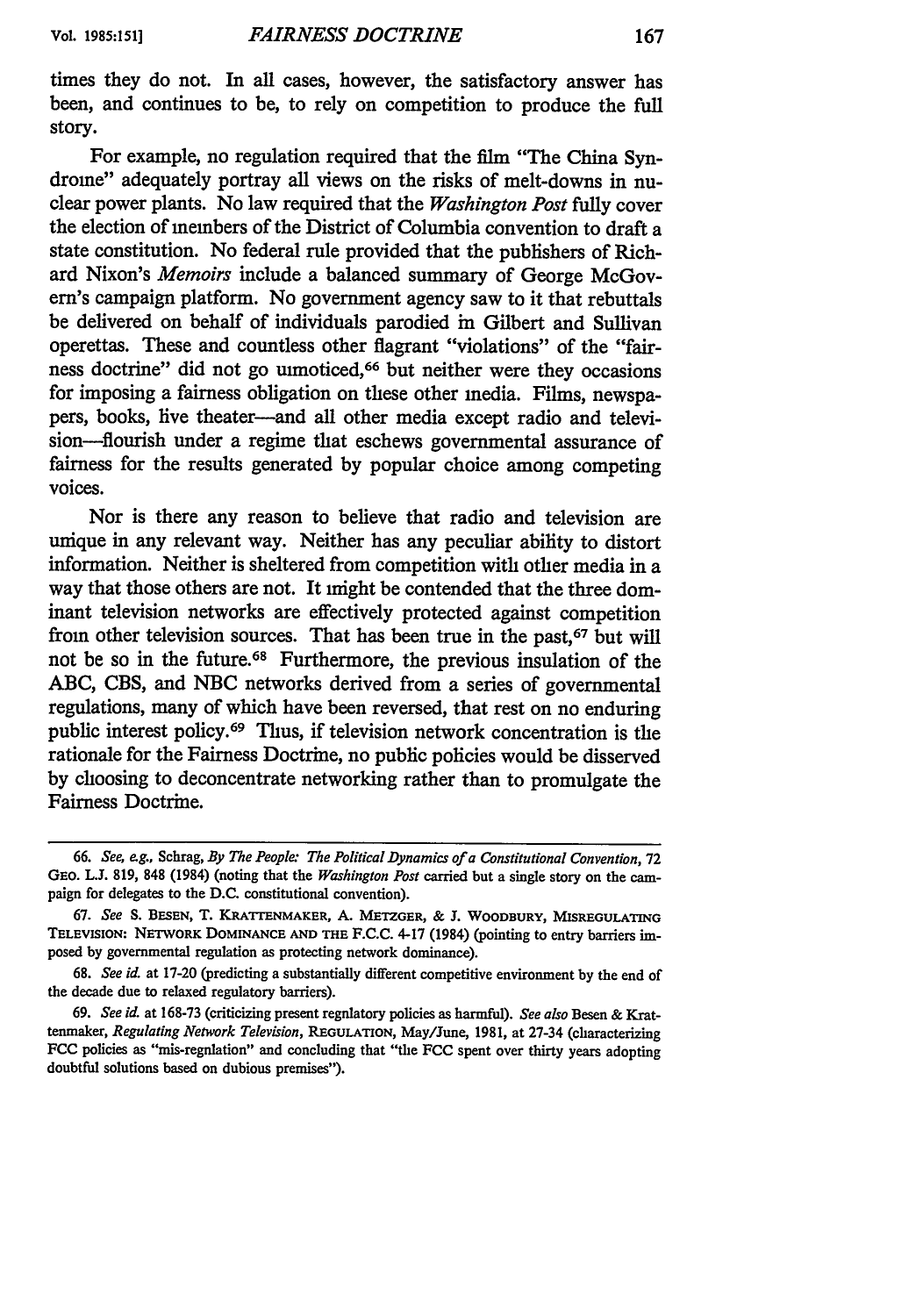Finally, to revert to the constitutional theme, competition as a method of achieving fairness comports more squarely with the policies underlying the first amendment. As the Supreme Court explained it, in a non-broadcast context:

The constitutional right of free expression is powerful medicine in a society as diverse and populous as ours. It is designed and intended to remove governmental restraints from the arena of public discussion, putting the decision as to what views shall be voiced largely into the hands of each of us, in the hope that use of such freedom will ultimately produce a more capable citizenry and more perfect polity and in the belief that no other approach would comport with the premise of individual dignity and choice upon which our political system rests.70

We fail to see how proponents of the Fairness Doctrine can square their position with this view of the policies underlying the first amendment.

*4. Summing Up: Net Effects of the Fairness Doctrine.* A mathematical calculation of the costs and benefits of the Fairness Doctrine is not feasible. Rudimentary figures for such an exercise, including the average amounts of news coverage or broadcast time in various media and the costs of different methods of news gathering and disseminating, are not routinely available. Such a calculation, in any event, probably would be beside the point. The purpose of the doctrine is to produce a quality of reporting-balanced and fair-that is not quantifiable and whose beneficial effects are subtle and occur over very long periods of time.

This should not preclude, however, a generalized assessment of the utility of the Fairness Doctrine as a tool for regulating radio and television. When one considers critically the probable effects of the doctrine, its public and private costs, and the results that can be achieved by relying on alternative and cost-free techniques, the doctrine's principal net effects appear to be: (1) to foist upon broadcast licensees the FCC's view of what are important positions on public issues, and (2) to reduce incentives among broadcasters to compete for listeners' and viewers' attention by offering programs that address controversial issues. To the extent that these effects are not realized, this is due to the fact that (1) systematic monitoring of compliance with the Fairness Doctrine is impossible, given the relative size of the industry and resources of the agency; and (2) competition with other media for the public's attention and trust are likely to force broadcasters to cover many sides of significant public issues. At best, then, it is difficult to grasp how anyone who shares the goals purportedly sought by the Fairness Doctrine can argue that we are better off with it than without it.

**<sup>70.</sup>** Cohen v. California, 403 **U.S. 15,** 24 **(1971).**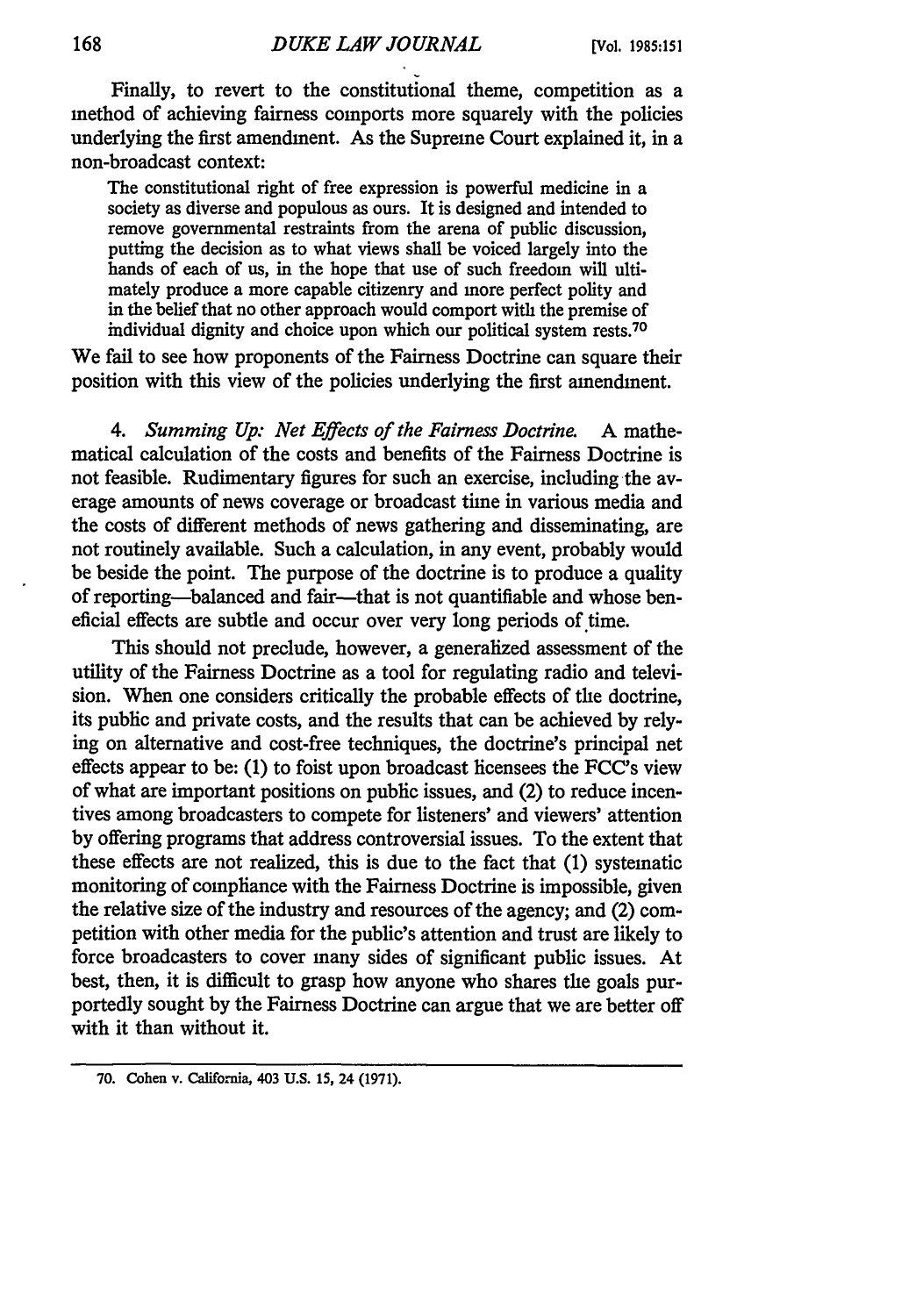## *B. The Fairness Doctrine as a Legal Principle.*

*1. The Problem.* Those who remain unpersuaded that the Fairness Doctrine is an ill-advised-indeed, probably counterproductiveregulatory policy necessarily must agree that the doctrine, if it is to work successfully, requires the government to walk a tightrope in defining that which does and does not violate the rule. If, to avoid excessive self-censorship, the doctrine applies too loosely or infrequently, it will not achieve reasonable balance. Conversely, if the Fairness Doctrine tightly constricts all programming that might plausibly touch upon a controversial topic, it will unduly stifle creativity and generate excessively bland programs. The FCC, in these circumstances, is much like Goldilocks rummaging around the home of the Three Bears. The Fairness Doctrine cannot be too hot, too big, or too hard. Nor can it be too cold, too small, or too soft. It must be just right.

Avoiding this predicament is impossible and escaping it has proved no easier task. While attempting to get the Fairness Doctrine just right, the FCC and the federal courts have shown it to be, in fact, an incoherent legal principle. Four cases starkly reveal the incoherence. Three of the cases are the major fairness cases of the prior decade: Each resulted in an opinion by the District of Columbia Circuit. The fourth ended at the FCC. Although arguments can be made against illustration by example, we believe that the problems of fairness enforcement illustrated in these cases are inherent in the doctrine. We further believe that if the Fairness Doctrine cannot solve these cases, proponents of the doctrine bear a very heavy burden of explaining just what cases it can handle and why they are sufficiently important to justify the costs of the doctrine.

## *2. The Incoherence of the Fairness Doctrine Today.*

*a. ASCEF.71* In the mid-1970's, the American Security Council Education Foundation (ASCEF) presented the FCC with a study of CBS News' handling of "national security issues." Using four subtopics-Vietnam, American military and foreign affairs, Soviet military and foreign policy, and Chinese military and foreign policy-as aspects of the overarching national security umbrella, ASCEF charged that CBS had violated the Fairness Doctrine by presenting stories that either supported the then-current perception that the Soviet threat was well-met by American military preparations or by presenting information suggesting that the Soviet threat was less serious than the Nixon administration per-

<sup>71.</sup> American Sec. Council Educ. Found. v. CBS, Inc., 63 F.C.C.2d 366 (1977), *affid en banc sub nom.* American Sec. Council Educ. Found v. FCC, 607 F.2d 438 (D.C. Cir. 1979). An excellent discussion of the complaint, prior to any **FCC** action, appears in F. **FRIENDLY, THE GOOD** Guys, **THE BAD GUYS AND THE** FIRsr **AMENDMENT** 167-91 **(1976).**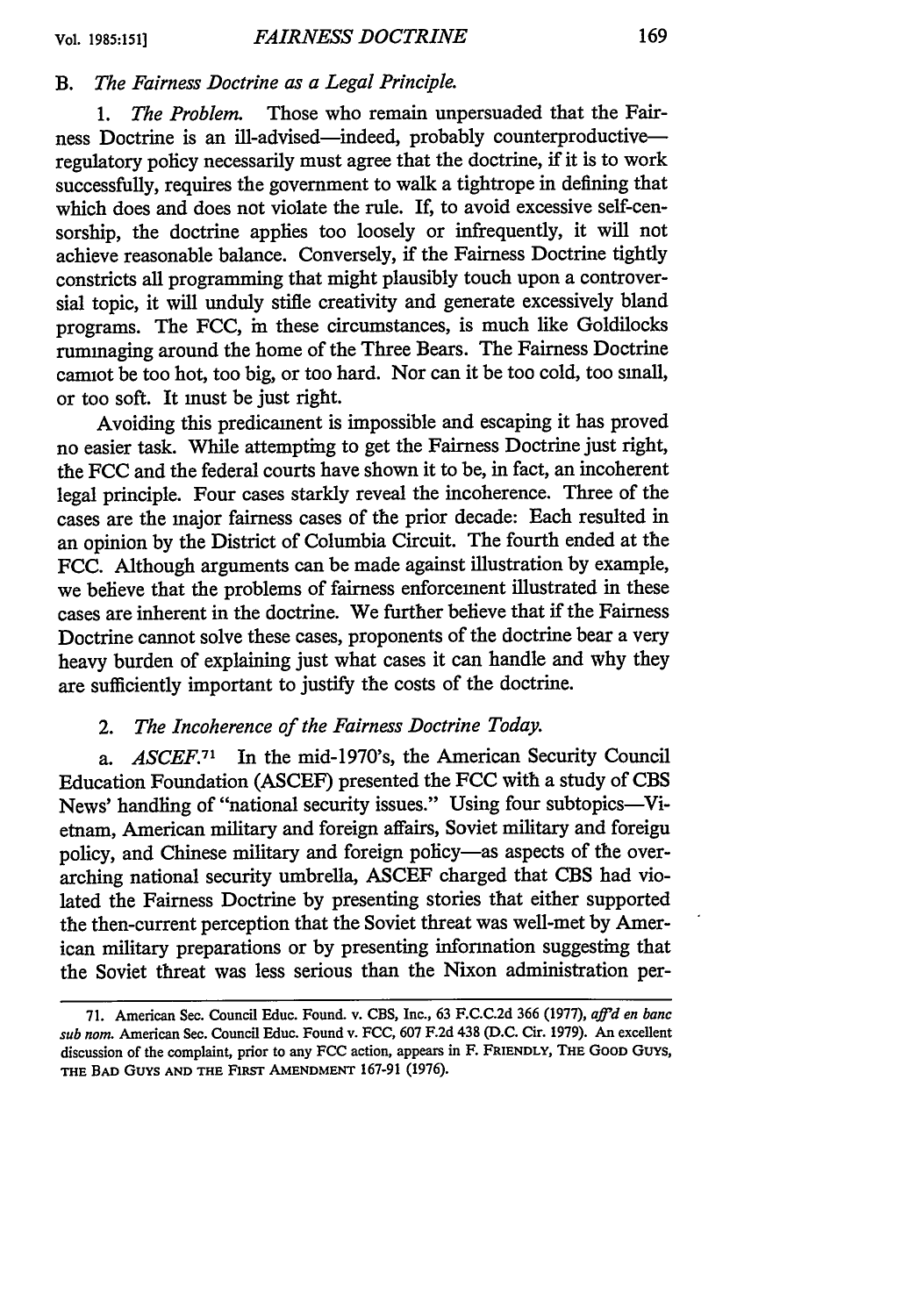ceived and that the United States should decrease its national security efforts. All but ignored, ASCEF alleged, was information suggesting that the Soviet threat was consistently greater than perceived and should be countered by increasing American military spending. Essentially what ASCEF charged was that on the most important issue of the time-war and peace--one television network was systematically feeding its viewers a distorted and unfair picture over the range of issues encompassing national security.

The FCC declined to hold a hearing on the issue. It dismissed AS-CEF's complaint for failure to present a particular, well-defined issue as the Fairness Doctrine requires. The Court of Appeals for the District of Columbia Circuit, sitting en banc, affirmed on precisely the same ground.72 Even if the complaint were correct, the court held, the complainant has a duty to present a sufficiently manageable issue to the Commission for determination. Here, the majority concluded, the issue was too big and too amorphous. Three dissenters found that conclusion ridiculous. The issue "was plain as day: whether this nation should do more, less, or the same about perceived threats to its national security."<sup>73</sup> If the charge by ASCEF were accurate, then CBS' overly-dovish position constituted a massive fairness violation. Yet in response the majority ducked the hard questions, "instead carving an ill-defined safe harbor into which the Commission may sail when the waters are rough."'74 Like Papa Bear's bed, the issue ASCEF presented was too big and too hard for the Fairness Doctrine.

*b. NBC.75* In late 1969, NBC Nightly News carried a three-part story on air traffic safety. One of the segments contained an interview with a private pilot who had circled Shea Stadium during a World Series game. That same segment contained a longer interview with a senior airline pilot, a family man with years of experience flying, who authoritatively stated that the greatest danger in commercial aviation came from private pilots. The NBC reporter twice stated that the private pilots were a danger in the crowded air around major airports. Thus it was difficult to escape the conclusion that, correctly or not, private pilots had been attacked. Their trade association unsuccessfully contended that the Fairness Doctrine had been violated.

**<sup>72.</sup>** American Sec. Council Educ. Found. v. **FCC,** 607 **F.2d** 438, 448 **(D.C.** Cir. **1979) (en** banc).

**<sup>73.</sup>** *Id.* at 467 (Wilkey, **J.,** dissenting, joined **by** MacKinnon and Robb, **JJ.)** (emphasis omitted).

<sup>74.</sup> *Id.* at 463 (Wilkey, **J.,** dissenting).

**<sup>75.</sup>** *In re* **NBC, 25 F.C.C.2d 735 (1970).**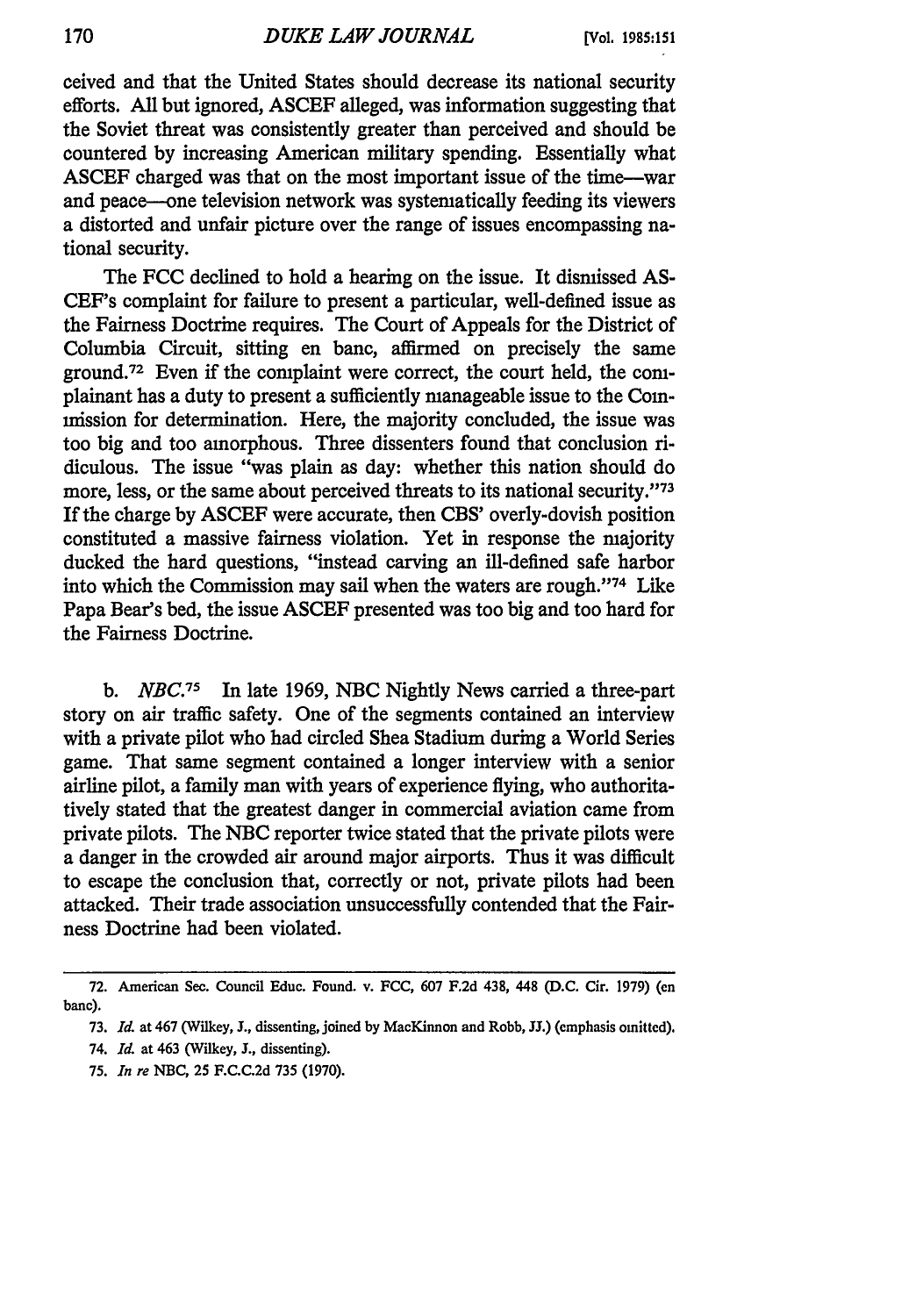The Commission agreed with **NBC** that the programs had been about "Air Traffic." Problems relating to private pilots and the hazards they might create constituted a sub-issue, and, although a broadcaster must be fair overall, it need not be fair on each sub-issue. Thus the case was the opposite of *ASCEF.* In *NBC,* the private pilots lost because their issue, even if controversial, was, like Baby Bear's chair, too small.

*c. Accuracy in Media.* **76** How about a case that, like Baby Bear's porridge, is just right? That was NBC's Peabody Award-winning "Pensions: The Broken Promise." The program was a wonderful hour of prime time muckraking that focused on private pension plans in the era immediately before federal regulation. Although the moderator, Edwin Newman, made an obligatory bow to the fact that not all private pension programs had faults, the dominant theme of the program was that a great many employees who were anticipating a nice pension in retirement would find they had none. Case history after case history was examined: bankruptcy, nonvesting pensions, inadequate set-aside. As Newman said in conclusion: "The situation, as we've seen it, is deplorable."77 Accuracy in Media thought NBC had done a hatchet job on private pensions. One need not be an ideological critic to note that the muckraking style of the program was designed to show a serious problem without wasting time on those pension plans that were in good shape.

NBC's lawyers handled the problem by belittling the program's purposes and achievements. Instead of "Pensions: The Broken Promise," the lawyers characterized it as "Pensions: Some Broken Promises," a program about the rather mundane topic of "some of the problems involved in some private pension plans."<sup>78</sup> To the rejoinder that they were not describing the program that NBC aired nor one that would win a Peabody, the lawyers responded that NBC's characterization to the Commission had to be accepted unless it were unreasonable. The Commission found that characterization preposterous. Like Goldilocks tasting Baby Bear's porridge, the FCC pronounced the *Accuracy in Media* complaint just right: NBC had violated the Fairness Doctrine. <sup>79</sup>

NBC's appeal to the District of Columbia Circuit presented several arguments. It repeated the claim that its own characterization was binding because it was reasonable and also asserted that a holding against NBC would signal the end of muckraking documentaries. Indeed, such a holding would be a clear warning to all broadcasters to shy away from

<sup>76.</sup> Accuracy in Media, Inc., v. **NBC,** 44 **F.C.C.2d 1027 (1973),** *rey'd sub norm.,* **NBC** v. **FCC, 516 F.2d 1101,** 1124 n.76 **(D.C.** Cir. 1974).

**<sup>77.</sup>** *Id* at **1039.**

**<sup>78.</sup>** *Id.* at **1027.**

**<sup>79.</sup>** *Id.* at **1039.**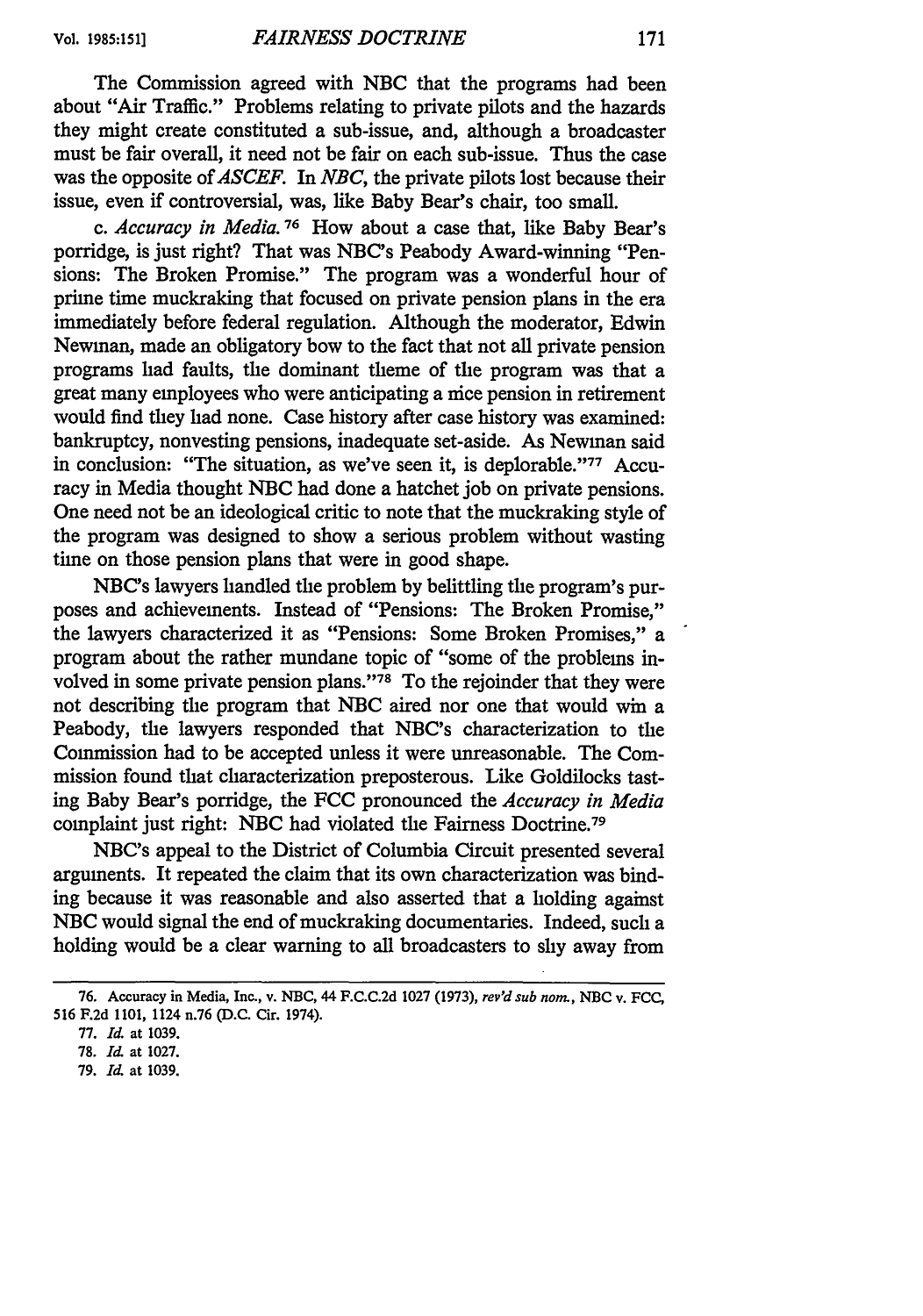anything that spelled controversy. As an affidavit from David Brinkley asked, would a program on shoddy highway construction have to devote a reasonable amount of its time to treating the viewers to a visual display of properly constructed roads?<sup>80</sup>

What the "Pensions" case taught was that the Fairness Doctrine and aggressive broadcast journalism would not mix and one was going to go. The three-judge panel appeared to understand this and reversed the Commission, but on the highly questionable ground that the FCC should have given greater deference to NBC's belittling characterization of its program. 81 As soon as that conclusion was announced, however, the full court voted to hear the case en banc.<sup>82</sup> Apparently unable to agree on what to do some three years after the program aired, the court then returned the program to the original panel with a suggestion that the recently-enacted federal pension reform laws had mooted the case. 83 The original panel then sent it back to the FCC with a like suggestion and the case vanished.<sup>84</sup> The porridge had gone cold.

What is one to make of a Fairness Doctrine-designed to protect "the right of the public to receive suitable access to social, political, esthetic, moral, and other ideas and experiences"85—that does not apply to unbalanced reporting about American military strength, air traffic safety, and pension fund security? One might be tempted to conclude that the doctrine has been effectively abrogated by these decisions. Such a conclusion, however, would be wrong. The Commission and the courts occasionally do agree that a case is just right.

*d. WXUR.* Consider the controversy over the Reverend Carl McIntire's broadcasts. By the mid-1960's when he purchased WXUR, Rev. McIntire, whose program aired on hundreds of radio stations across the nation, was a superstar in the group of highly controversial rightwing radio ministers.<sup>86</sup> The transfer of the license was opposed by mainstream civic and religious groups in the Philadelphia area who were concerned about having a station in the area that would be controlled by such a man. The Commission granted the transfer application, but took the unusual step of warning McIntire about the obligations of the Fairness Doctrine, which his statement of proposed programming had-nat-

**86.** F. **FRIENDLY,** *supra* note **71,** at **7.**

<sup>80.</sup> NBC v. **FCC, 516 F.2d 1101,** 1124 n.76 **(D.C.** Cir. 1974).

<sup>81.</sup> *Id.* at **1125, 1132-33.**

<sup>82.</sup> *Id.* at **1155.**

<sup>83.</sup> *Id.* at **1156.**

<sup>84.</sup> *Id.* at **1180.**

<sup>85.</sup> Red Lion Broadcasting Co. v. **FCC,** 395 U.S. 367, 390 (1969).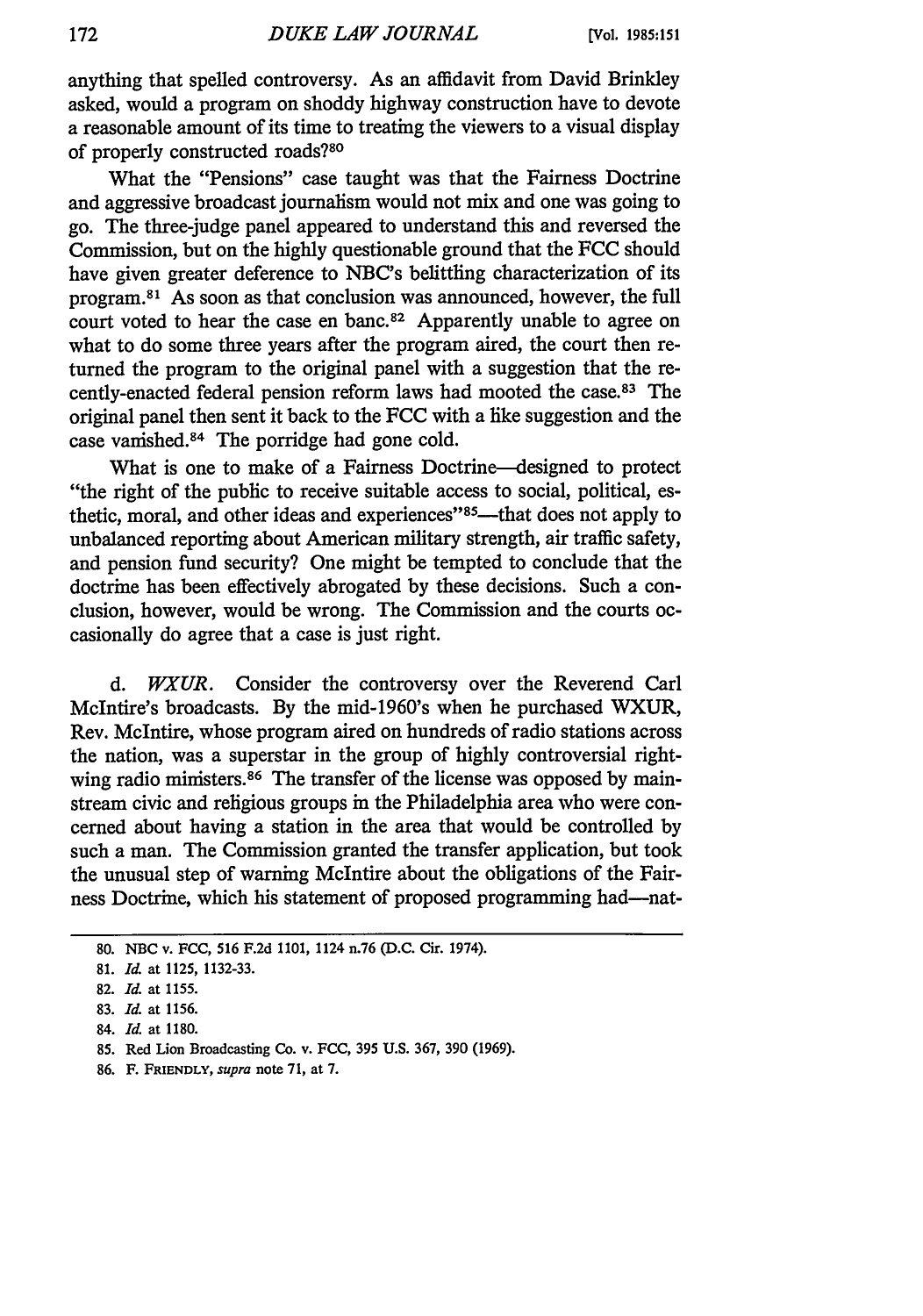urally---promised to satisfy.<sup>87</sup>

When challenged by the same groups again at renewal, McIntire was forced to a hearing. "At the heart"<sup>88</sup> of the proceeding was the Fairness Doctrine. McIntire had been violating it and the personal attack rules in the same way that other stations ran commercials or played Beatles records-he did it as a matter of course without even thinking about it. Monitoring by both the Broadcast Bureau of the FCC and complaining groups provided proof that would convict in any capital case. The principal offending show, entitled "Freedom of Speech," was hosted by Tom Livezey, a man described by former CBS News President Fred Friendly as possessing a "special talent for attracting those citizens of the City of Brotherly Love who stayed up late worrying about Jews, blacks, radicals, and Billy Graham."<sup>89</sup> What follows will allow one to get a gist of the program:

CALLER: About this B'nai B'rith Anti-Defamation League **...** why don't they get upset at all this smut and filth that's going through the mails?

LIVEZEY: And who do you think is behind all this obscenity that daily floods our mails, my dear?

CALLER: Well, frankly, Tom, I think it is the Jewish people. LIVEZEY: You bet your life it is.<sup>90</sup>

Amazingly, the hearing examiner ruled for WXUR. In a conclusion too neat by half, he in part excused the violations on the ground that WXUR put out so much controversial programming while the station was short on staff that it was impossible to keep up with all the violations.91 His other justification was more interesting. No one could deny that WXUR was meeting one of the asserted purposes of the Fairness Doctrine, the presentation of controversial programming. Few stations-and none owned by CBS, NBC, ABC, or the *Washington Post*could come close. And as for balance, the hearing examiner held that anyone wishing to hear the other side of the issues presented on WXUR could do so with ease; in the Philadelphia area all other viewpoints were available and no listener need be uninformed. But with the silencing of McIntire that was no longer the case. Prior to his purchase of WXUR, McIntire's type of voice was unavailable in Philadelphia and it became so again after the FCC ruled adversely to him. Denying WXUR renewal

**<sup>87.</sup>** *In re* Borst, 4 **RAD. REG. 2d** (P&F) **697, 700 (1965).**

**<sup>88.</sup>** *In re* Brandywine-Main Line Radio, Inc., 24 **F.C.C.2d 18,** 21 **(1970).**

**<sup>89.</sup> F.** FRIENDLY, *supra* note **71,** at **80.**

**<sup>90.</sup>** *Id.* at **81.**

**<sup>91.</sup>** *See In re* Brandywine-Main Line Radio, Inc., 24 **F.C.C.2d** 42, **53, 70, 71, 135, 138-39 (1968)** (initial decision of hearing examiner; lack of attention to personal attacks deemed "less reprehensible" due to shortage of staff), *afl'd,* 473 **F.2d 16 (D.C.** Cir. **1972),** *cert. denied,* 412 U.S. 922 **(1973).**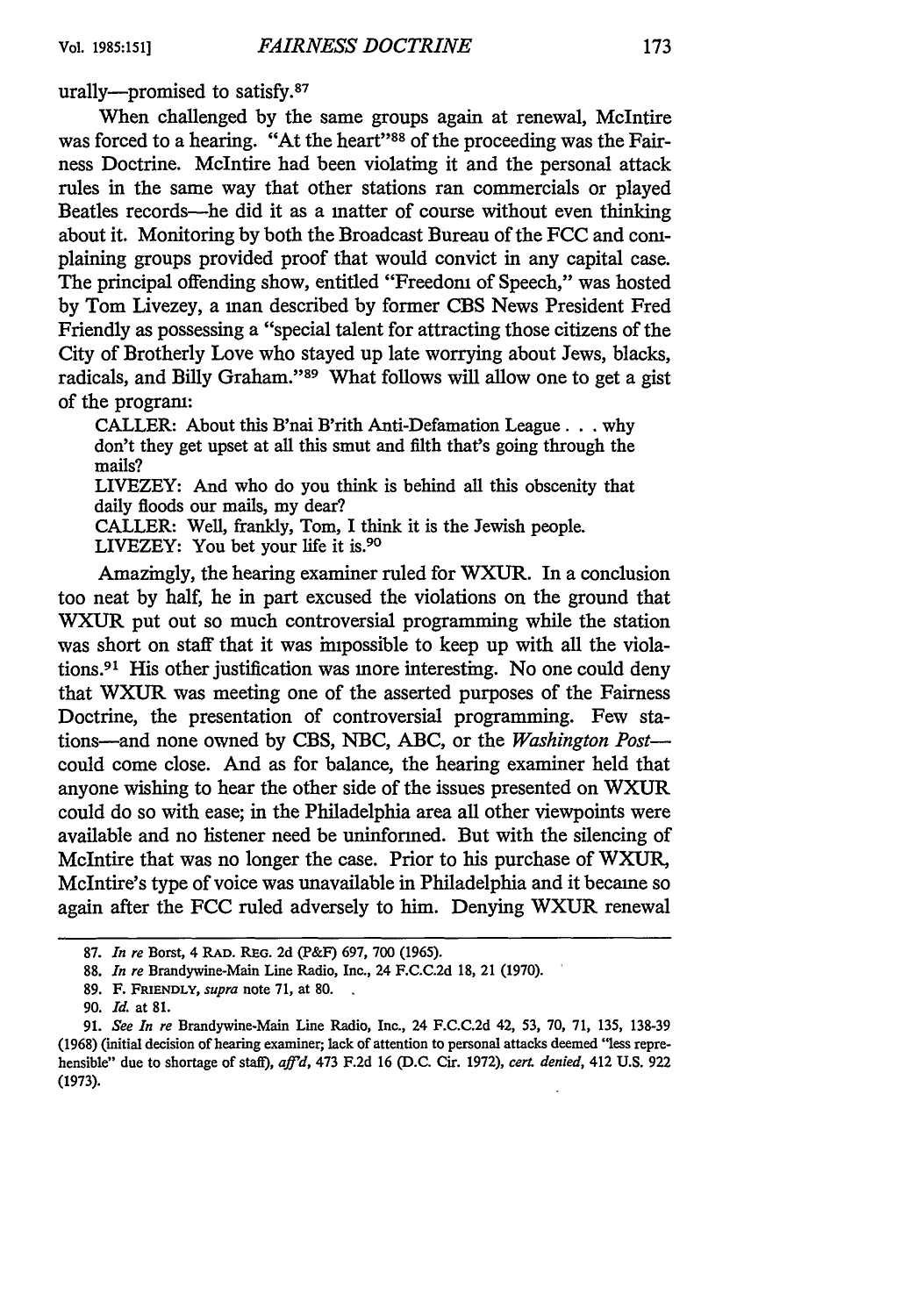thus served none of the affirmative purposes of the Fairness Doctrine while in fact reducing both the amount of controversy and the range of available opinion on the air in Philadelphia.92

Nice try, but legally irrelevant, held the **FCC.93** Once Fairness Doctrine violations of that magnitude were found, it held, the excuses provided **by** the hearing examiner were entitled to no weight. The station was a rogue and death was the only appropriate sanction.

**By** the luck of the draw, on appeal McIntire drew the most favorable conceivable panel of the District of Columbia Circuit, one including its two most liberal members, Chief Judge Bazelon and Judge Skelly Wright. But it was to no avail. The third member, Judge Edward Tamm, agreed with everything the Commission said.94 Judge Wright ignored what the Commission said was the "heart" of the matter and instead relied on McIntire's breach of his promise to obey the Fairness Doctrine rather than on his violations of the Fairness Doctrine, as if somehow that were a distinction of substance.<sup>95</sup> Chief Judge Bazelon authored a rare dissent, against application of the doctrine, but it was just that—a dissent.<sup>96</sup> It was not even enough to pick up the necessary four votes for Supreme Court review **by** certiorari. Justice Douglas wished to hear the case, but no one else did.<sup>97</sup>

*3. Incoherence as an Inescapable Feature of the Fairness Doctrine.* The McIntire episode thus demonstrates that the Fairness Doctrine has some content. The four examples collectively, however, show that the content is incoherent. **By** what system of logic or intuition could one

<sup>92.</sup> *See id.* at 138-39 (initial decision of hearing examiner; removing WXUR from the air would discourage free discussion on the air and deprive listeners of militant viewpoints, thus defeating purpose of the Doctrine); see also Brandywine-Main Line Radio, Inc. v. FCC, 473 F.2d 16, **68-70 &** n.30 (D.C. Cir. 1972) (Bazelon, C.J., dissenting) (FCC's strict rendering of fairness requirements deprives radio audience of "robust debate on innumerable controversies" and will have chilling effect on other broadcasters) (citing *In re* Brandywine-Main Line Radio, Inc., 24 F.C.C.2d 42, 134 (1968), *cert. denied,* 412 U.S. 922 (1973). McIntire's own radio program had been cancelled **by** its only Philadelphia outlet prior to his purchase of WXUR, and he believed his viewpoint was not available in the market. 24 F.C.C.2d at 44-45. There was no indication in the record that in the time McIntire operated WXUR another equivalent substitute entered the market.

<sup>93. 24</sup> F.C.C.2d 18, 27, 33 (1970) (decision of FCC) (failure to comply with requirements of Fairness Doctrine not excusable because of size of staff or unavailability of alternative outlet for airing controversial views).

<sup>94.</sup> Brandywine-MainLine Radio, Inc. v. FCC, 473 F.2d at 60-61 (finding "no justification for upsetting a sanction so well substantiated **by** the record and findings of the Commission").

<sup>95.</sup> *See id.* at 62-63 (Wright, **J.,** concurring) (concurrence based on licensee's deceptive promise to Commission to comply and subsequent treatment of public license as if "it were private property nonencumbered by public obligations").

<sup>96.</sup> *Id.* at 63-80 (Bazelon, C.J., dissenting).

<sup>97.</sup> Brandywine-Main Line Radio, Inc. v. FCC, 412 U.S. 922 (1973) (Douglas, J., would grant cert.).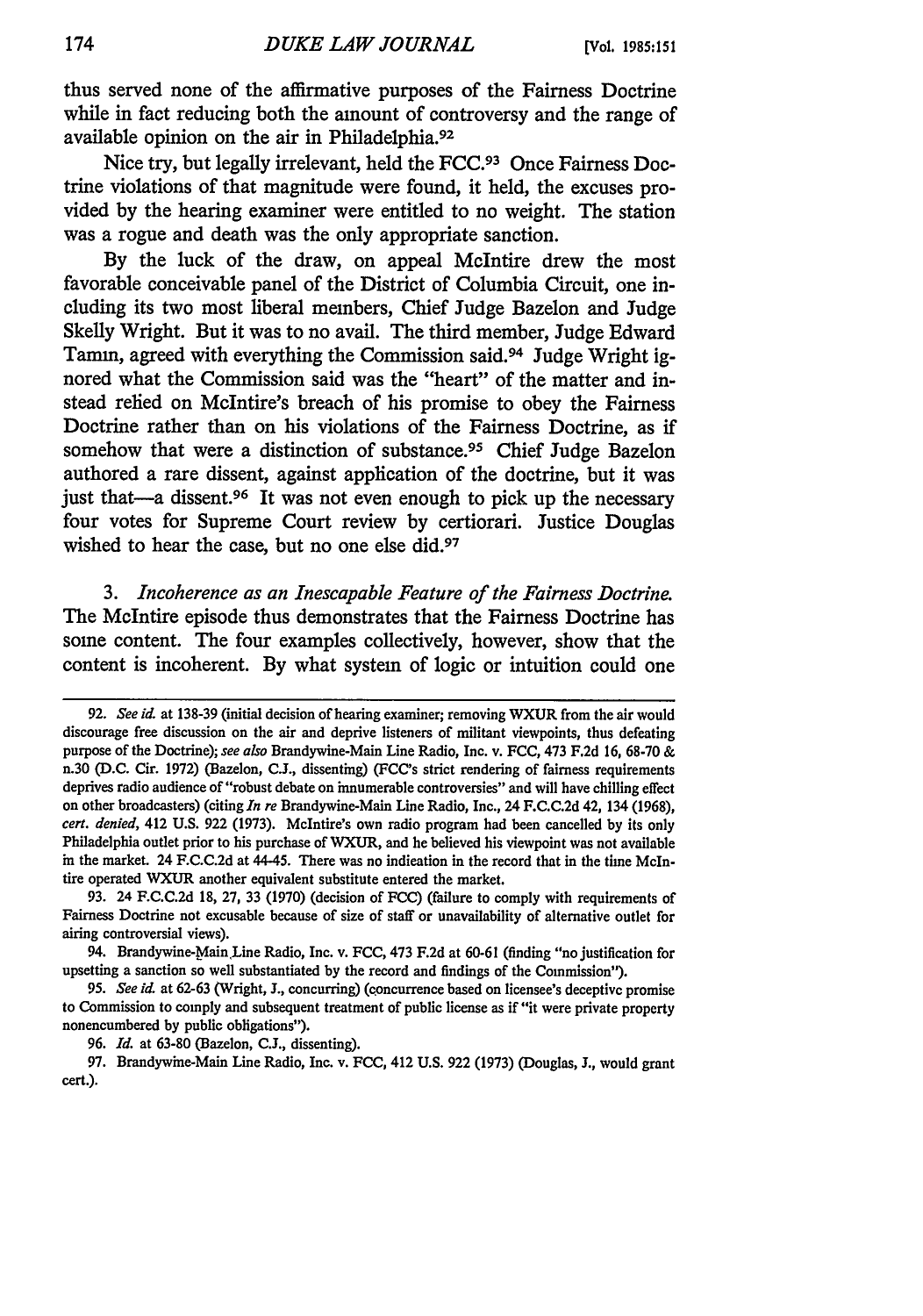predict that a bevy of commissioners and judges setting out to protect the public's right to hear all sides of controversial issues would find that, of these four broadcasters, WXUR and only WXUR presented a target worthy of their firepower?

We believe the cases demonstrate an inherent dilemma in the Fairness Doctrine. If the doctrine is to be taken seriously then suspected violations lurk everywhere and the **FCC** should undertake continuous oversight of the industry. If the FCC will not-or cannot-do that, then the doctrine must be toothless except for the randomly-selected few who are surprised to feel its bite after the fact. Furthermore, as the McIntire facts demonstrate, it is likely that the egregious cases where enforcement will occur will continue to involve stations that air significantly more controversial programming than the average. Thus, the doctrine will be enforced against those who best serve one of the stated purposes of the Fairness Doctrine: broadcasting controversial programming. The Fairness Doctrine is at war with controversy and diversity.

Opponents of the Fairness Doctrine can describe easily how the cases described above should have been handled. The results in the network cases were correct—although not for the reasons given—because of the "profound national commitment to the principle that debate on public issues should be uninhibited, robust, and wide-open."<sup>98</sup> And, so long as radios have dials, the McIntire case was wrongly decided.

Proponents of the Fairness Doctrine have to explain either how the outcomes in these cases can be reconciled satisfactorily or how a differently administered doctrine could yield coherent results in these cases. The most obvious ground for reconciling the actual results is that television network programming is exempt from the doctrine. This rationale, however, fails to explain other cases and, more importantly, leaves one wondering why anyone else should be subject to it.

If proponents mean to defend a doctrine that might exist, but never has, our best guess is that they believe all three network cases are wrongly decided. Certainly any lesser claim would still leave a toothless and incoherent doctrine. Yet, if the network cases were wrongly decided, the doctrine's proponents still must answer several questions. What if the network contends, as in *Private Pilots,* that the program was true and the asserted opposing viewpoint is false? Would it have been sufficient, as the FCC argued in *NBC,* for NBC to provide time on the "Today Show," an early morning program, for views opposing the dominant theme of *Pensions*, a prime time "documentary?"<sup>99</sup> If the passage of pen-

<sup>98.</sup> New York Times Co. v. Sullivan, 376 U.S. 254, 270 (1964).

<sup>99.</sup> *See* F. FRIENDLY, *supra* note 71, at 156.